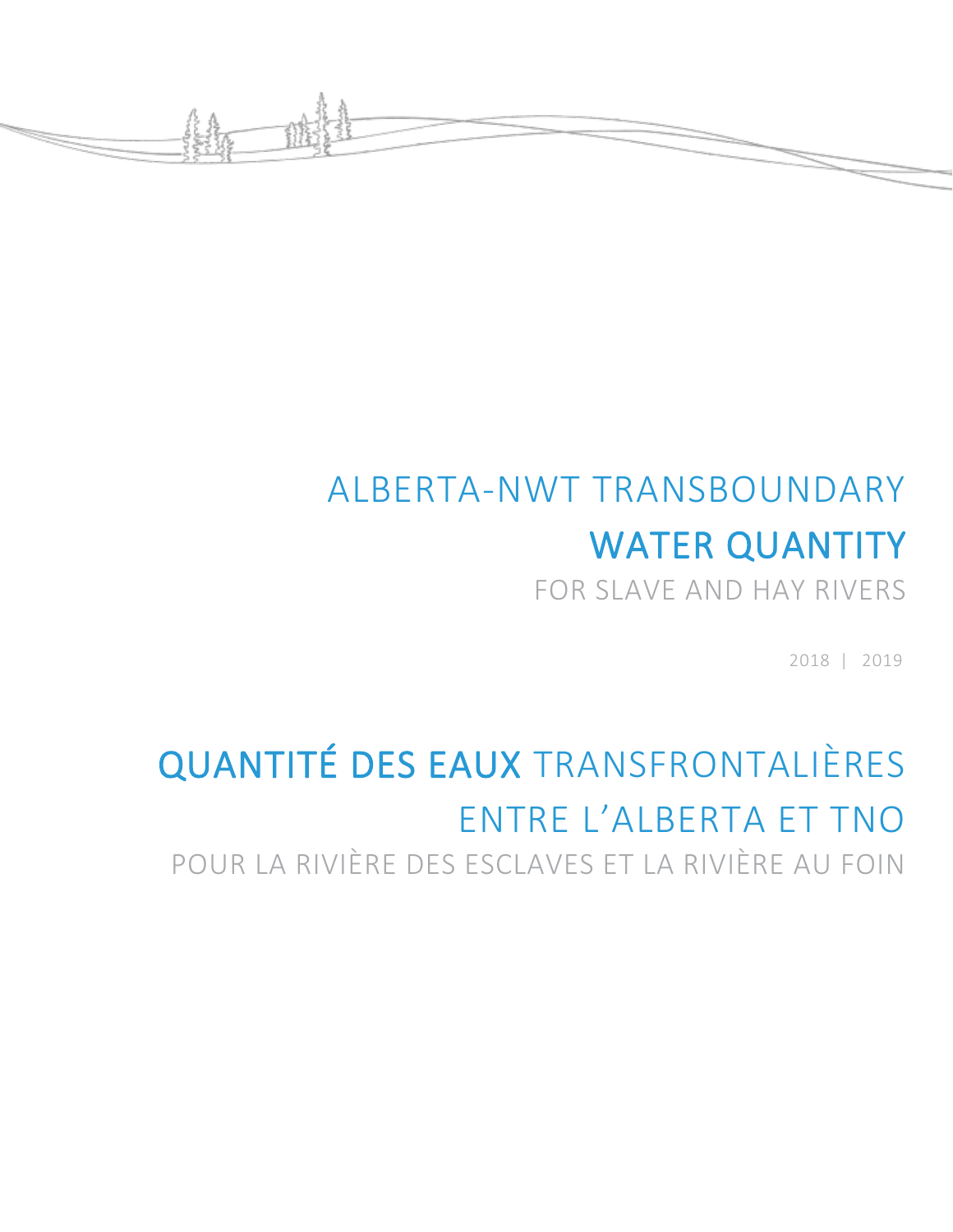*A technical companion report to the*

### **Alberta-Northwest Territories Bilateral Management Committee Annual Report to Ministers 2018-2020**

03 November 2021

Prepared by:

Ryan F. Connon, Ph.D. Hydrologist, Water Management and Monitoring Division, Environment and Natural Resources, Government of the Northwest Territories

- - and - -

Carmen de la Chevrotière, P.Eng. Transboundary Team Lead, Resource Stewardship Division, Alberta Environment and Parks, Government of Alberta



Government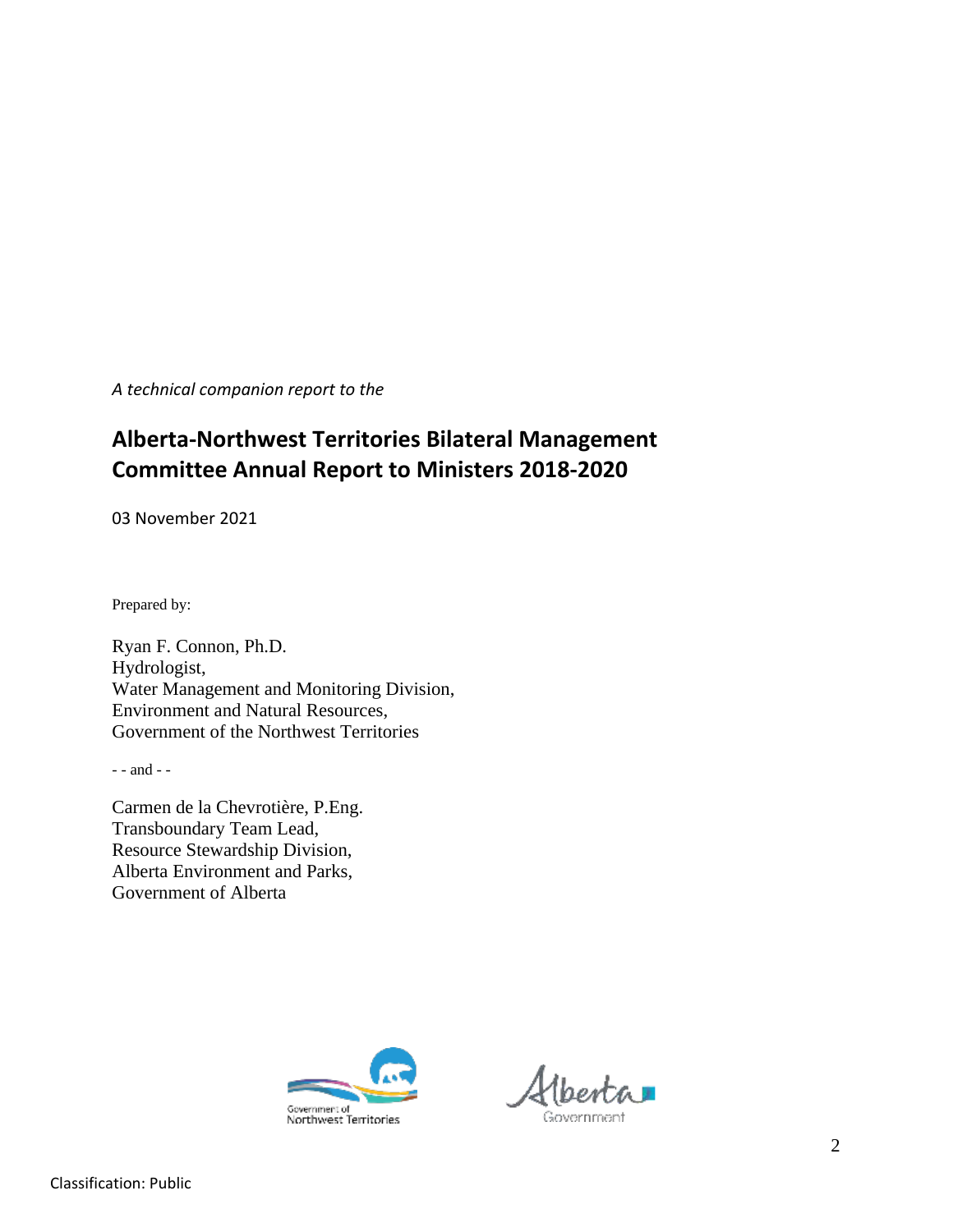## **Table of Contents**

| 1.1 |  |
|-----|--|
| 1.2 |  |
| 1.3 |  |
| 1.4 |  |
|     |  |
| 2.1 |  |
| 2.2 |  |
|     |  |
| 3.1 |  |
| 3.2 |  |
|     |  |
|     |  |
|     |  |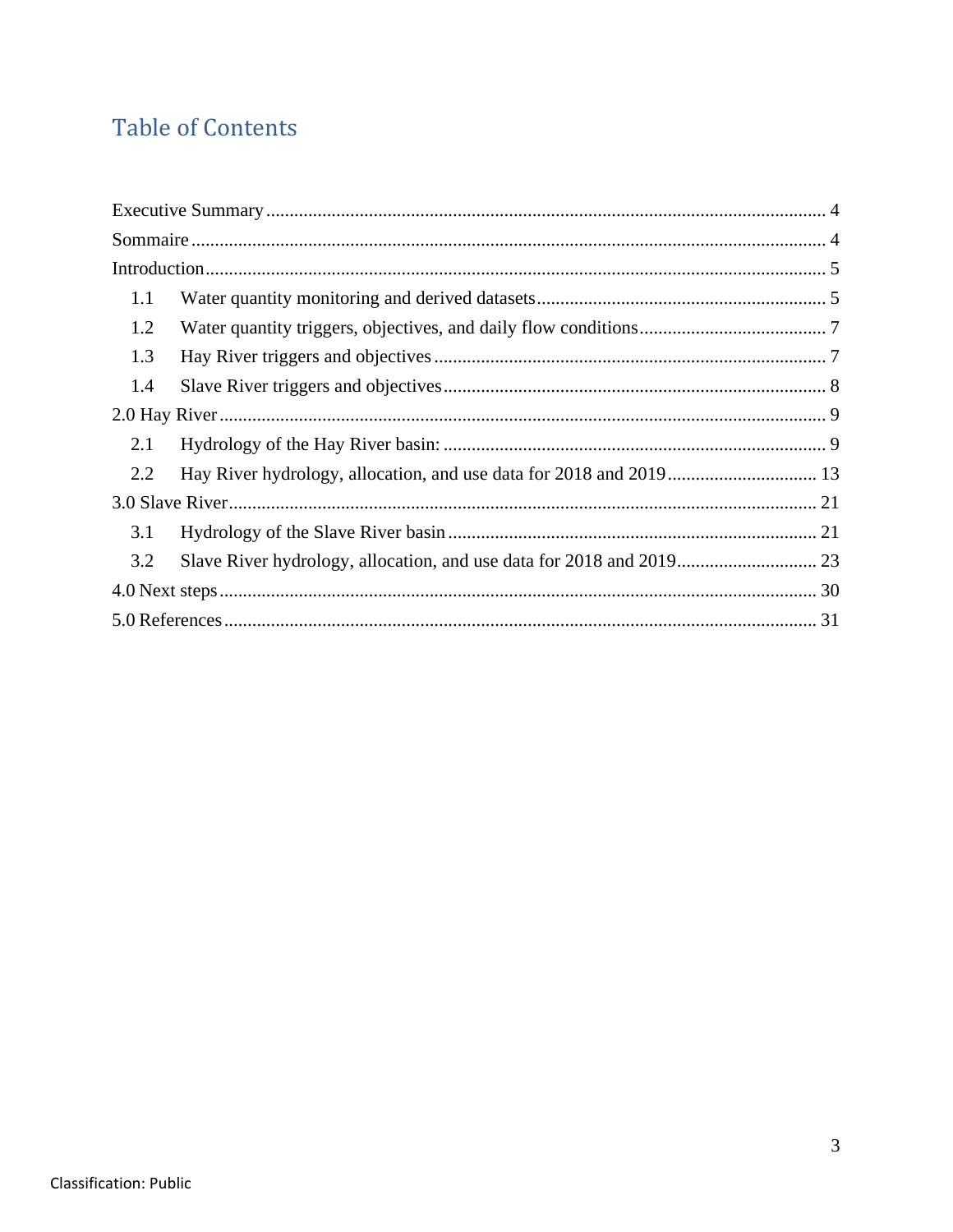#### <span id="page-3-0"></span>**Executive Summary**

The 2018 and 2019 Alberta-Northwest Territories Transboundary Water Quantity Technical Report provides an overview of 2018 and 2019 hydrology and water quantity data in the Hay and Slave River basins. Total annual streamflow in the Slave River was slightly lower than average in both 2018 (93% of normal) and 2019 (88% of normal), while total annual flow in the Hay River was lower than average (59% of normal) in 2018 and much lower than average (39% of normal) in 2019. On the Slave River, annual consumptive use was well below the 2.0 billion  $m<sup>3</sup>$ threshold, at 1.2 billion  $m^3$  in 2018 and 1.3 billion  $m^3$  in 2019. The pre-defined threshold of 2.0 billion  $m<sup>3</sup>$  remained at 1.9% of the long-term mean annual streamflow. Transfers out of the Mackenzie River basin remain a very small portion of the allocation for all years including 2018 and 2019. The total volume of groundwater and surface water allocation in the Hay River basin exceeded 2.5% of the natural flows at the border in five months (January, February, March, April, and December) in 2018 and three months in 2019 (January, February, and March). This exceeded Trigger 1 and prompted analysis of the actual water use for Trigger 2. The actual water use for all months in both 2018 and 2019 was below 2.5% of natural border flows, well below the Trigger 2 threshold of 4%.

#### <span id="page-3-1"></span>**Sommaire**

Le rapport technique sur la quantité des eaux transfrontalières entre l'Alberta et les Territoires du Nord-Ouest de 2018 et 2019 donne une vue d'ensemble des données hydrologiques et hydrométriques en 2018 et 2019 dans les bassins de la rivière des Esclaves et de la rivière au Foin. Le débit annuel total de la rivière des Esclaves était légèrement inférieur à la moyenne tant en 2018 (93 % de la normale) qu'en 2019 (88 % de la normale), tandis que le débit annuel total de la rivière au Foin était inférieur à la moyenne (59 % de la normale) en 2018 et bien inférieur à la moyenne (39 % de la normale) en 2019. Sur la rivière des Esclaves, la consommation annuelle a été bien en deçà du seuil de 2 milliards de m<sup>3</sup>, soit 1,2 milliard de m<sup>3</sup> en 2018 et 1,3 milliard de m<sup>3</sup> en 2019. Le seuil prédéfini de 2 milliards de m<sup>3</sup> est resté à 1,9 % du débit annuel moyen à long terme. Les transferts hors du bassin du Mackenzie restent un très petit pourcentage de l'allocation pour toutes les années, y compris 2018 et 2019. Le volume total de l'allocation des eaux souterraines et de surface dans le bassin de la rivière au Foin a dépassé de 2,5 % les débits naturels à la frontière pendant cinq mois (janvier, février, mars, avril et décembre) en 2018 et trois mois (janvier, février et mars) en 2019, ce qui a dépassé le déclencheur 1 et donné lieu à une analyse de l'utilisation réelle de l'eau pour le déclencheur 2. L'utilisation réelle de l'eau pour tous les mois à la fois en 2018 et 2019 a été de moins de 2,5 % des débits naturels à la frontière, soit bien en deçà du seuil du déclencheur 2 de 4 %.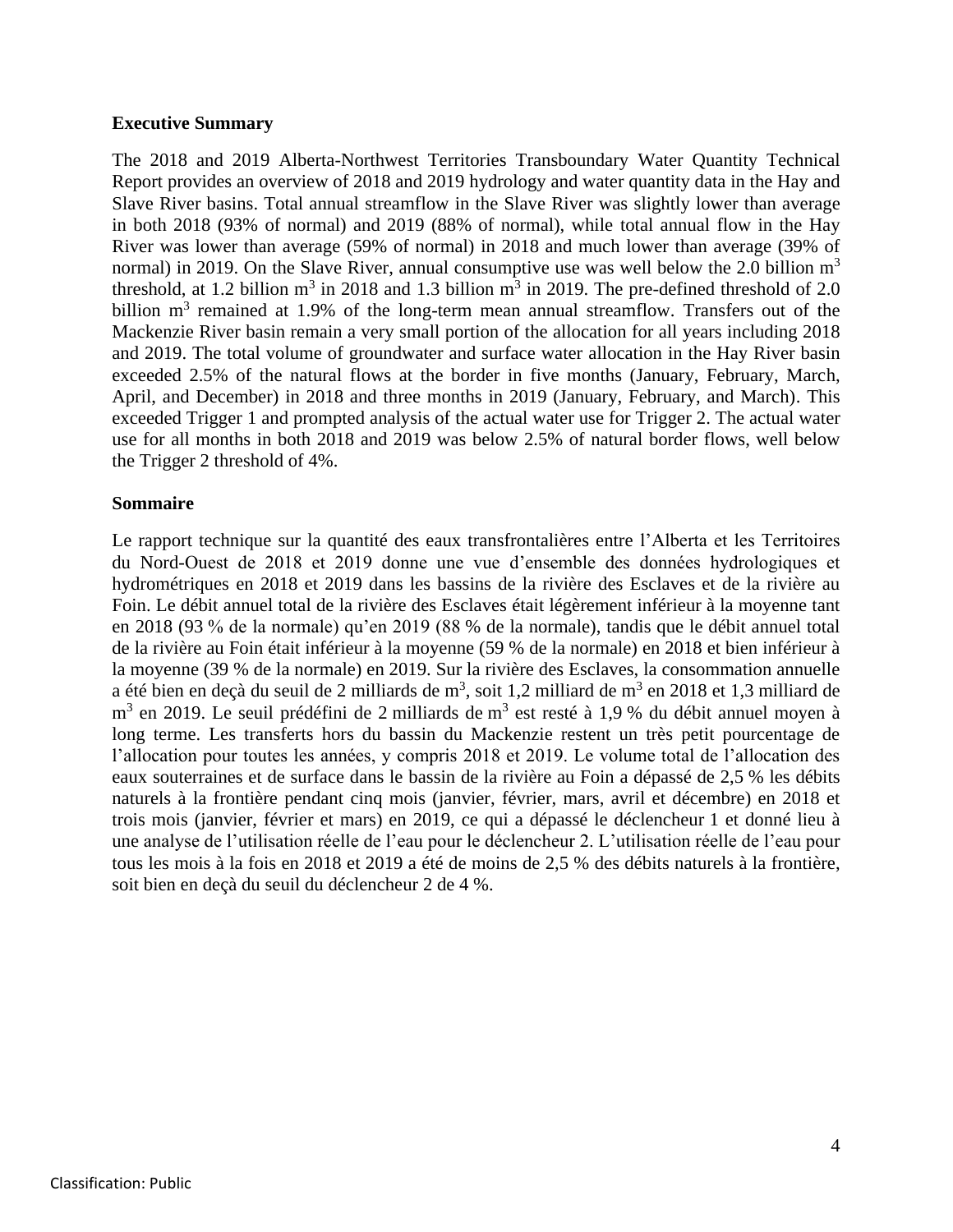#### <span id="page-4-0"></span>**1.0 Introduction**

In 2015, the Government of Alberta and the Government of the Northwest Territories signed a Bilateral Water Management Agreement to cooperatively manage shared transboundary waters. As part of the Alberta (AB)-Northwest Territories (NWT) Bilateral Water Management Agreement (the Agreement), a Bilateral Management Committee (BMC) was established which is responsible for implementing and reporting on the Agreement.

This Water Quantity Technical Report is a companion report to the BMC's fourth annual report to Minsters, "Working Together to Manage Our Shared Waters, 2018-20". This report combines two years of reporting data (2018 and 2019) and includes activities from the fiscal years 2018-19 and 2019-20. For clarity, this technical report provides an overview of the hydrology of the shared waterways between AB and the NWT and describes analysis of the 2018 and 2019 water quantity data and activities that occurred from April 1, 2018 to March 31, 2020. For a summary of the information in this technical report, refer to the Surface Water Quantity section of the Committee's fourth annual report.

#### <span id="page-4-1"></span>**1.1 Water quantity monitoring and derived datasets**

The interim transboundary objectives and triggers of the Agreement are based on long-term monitoring of streamflow, water allocations for use, as well as reporting data for actual water use in Alberta. The Water Survey of Canada (WSC), a section of Environment and Climate Change Canada (ECCC), is the agency responsible for hydrometric measurements and associated data in Canada. The WSC partners with each of the provinces and territories to cost-share hydrometric monitoring.

Water use is tracked through water permitting systems in AB and NWT. For the analysis in this report, key data on upstream uses in Alberta, licensed under Alberta's *Water Act*, (e.g., total annual allocation, return flow, type of use, location of use) were obtained from Alberta's Environmental Management System. The Alberta Energy Regulator (AER) regulates uses under the *Water Act* for the upstream oil, gas and coal sectors, and Alberta Environment and Parks (AEP) regulates uses for all other sectors.

Almost all water licences require the licensee report actual water use. Many licences have been updated to require online reporting to Alberta's Water Use Reporting System. Monthly, and in some cases daily, reporting data are provided by the licensees according to deadlines specified in their licence documents. This electronic database was queried for the water uses in the Hay River basin in Alberta, for Trigger 2 analysis. Paper files of water use reporting may be available but were not gathered for the analysis. [Table 1](#page-5-0) lists the locations of monitoring and derived flow datasets.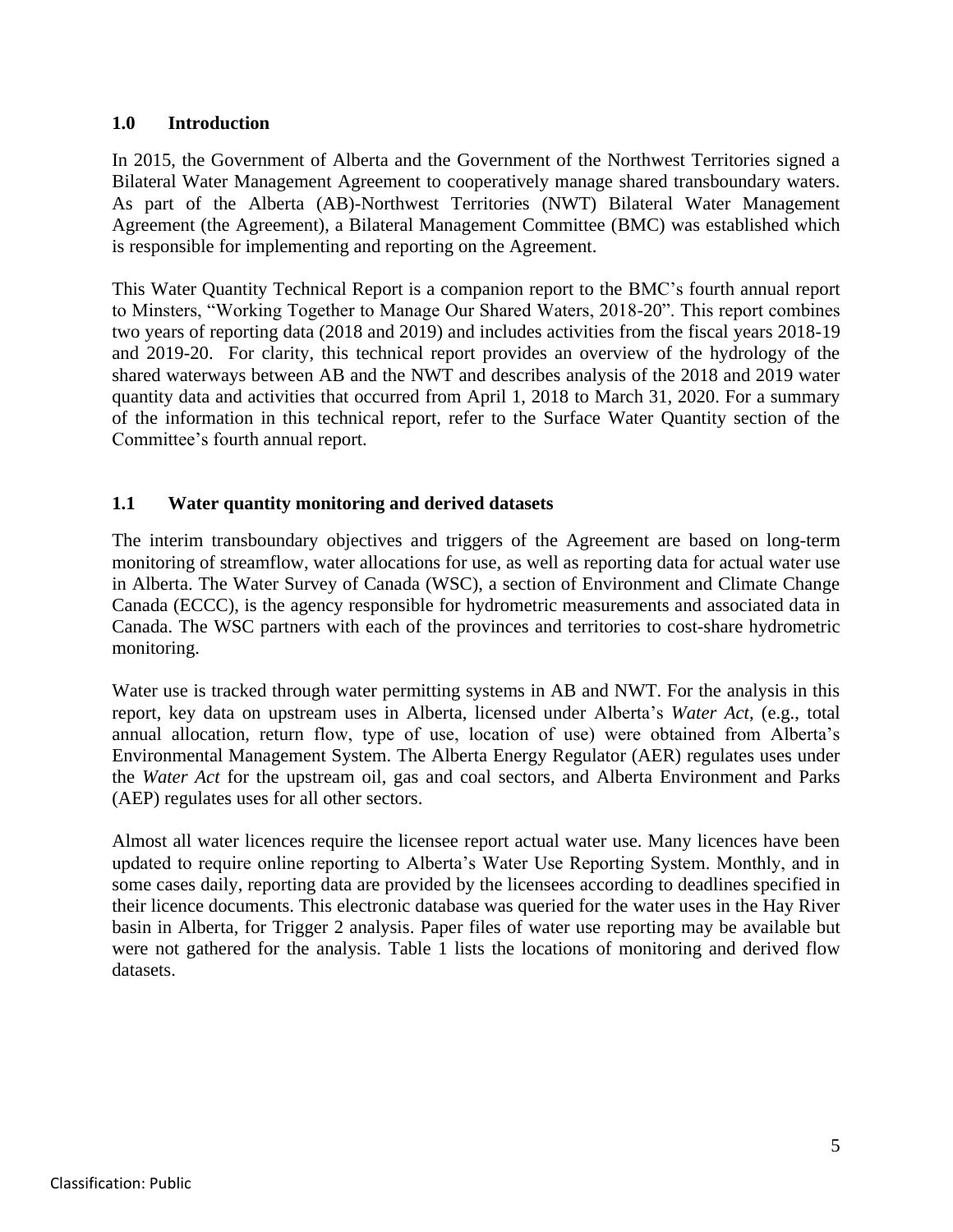<span id="page-5-0"></span>Table 1: Hay and Slave River flow monitoring sites and derived flow datasets for assessment of interim objectives and triggers

| <b>Monitoring</b><br><b>Station/Assessment Point</b>                                                        | Site Status and/or description of data                                                                                                                                                                                                     | <b>Purpose</b>                                                                                                                                                                              |
|-------------------------------------------------------------------------------------------------------------|--------------------------------------------------------------------------------------------------------------------------------------------------------------------------------------------------------------------------------------------|---------------------------------------------------------------------------------------------------------------------------------------------------------------------------------------------|
| Hay River near Town of Hay<br>River (flow monitoring, 1963-<br>present; level monitoring, 2002-<br>present) | Continuous monitoring since July 1963, one<br>incomplete month (July 2010)<br>Drainage Area: 51,700 km <sup>2</sup> ; coordinates of<br>hydrometric station: 60.743 N, 115.8596 W                                                          | To derive estimated flow<br>at the border.                                                                                                                                                  |
| Hay River near AB-NWT<br>Border (level monitoring, 1986-<br>2016)                                           | Intermittent monitoring between 1986 and 1998,<br>and continuous measurements from 2004 to<br>present.<br>Drainage area: 48,800 km <sup>2</sup> ; coordinates of<br>hydrometric station: 60.0039 N, 116.9721 W                             | To obtain drainage area<br>for estimating flow at the<br>border.                                                                                                                            |
| Hay River at the AB-NWT<br>Border (calculated/derived<br>flow)                                              | This value is calculated by reducing the flow to<br>the smaller drainage area at the border, which is<br>94 percent of the flow near the town of Hay<br>River                                                                              | To derive estimated flow<br>at the border.                                                                                                                                                  |
| Hay River at the AB-NWT<br>Border (estimated natural flow)                                                  | This value is calculated by adding the upstream<br>monthly surface water and groundwater<br>allocation total for locations in the basin to the<br>'Hay River at the AB-NWT Border (calculated<br>flow estimate)' above.                    | To derive naturalized<br>flow at the border, to<br>assess Trigger 1 for the<br>Hay River basin.                                                                                             |
| Hay River at the AB-NWT<br>Border (estimated natural flow)                                                  | This value is calculated by adding the upstream<br>monthly surface water and groundwater actual<br>or estimated consumptive use for locations in<br>the basin to the 'Hay River at the AB-NWT<br>Border (calculated flow estimate)' above. | To derive naturalized<br>flow at the border, to<br>assess Trigger 2 for the<br>Hay River basin.                                                                                             |
| Slave River at Fitzgerald (flow<br>monitoring, 1960-present)                                                | Intermittent monitoring 1921-1922, 1930-1931,<br>and 1953-1958<br>Continuous daily monitoring since May 1959,<br>nine incomplete months (2011-2014)                                                                                        | To assess whether the<br>two billion cubic metres<br>$(m3)$ consumptive use<br>threshold becomes<br>significantly different<br>from 1.9 percent of the<br>long-term average annual<br>flow. |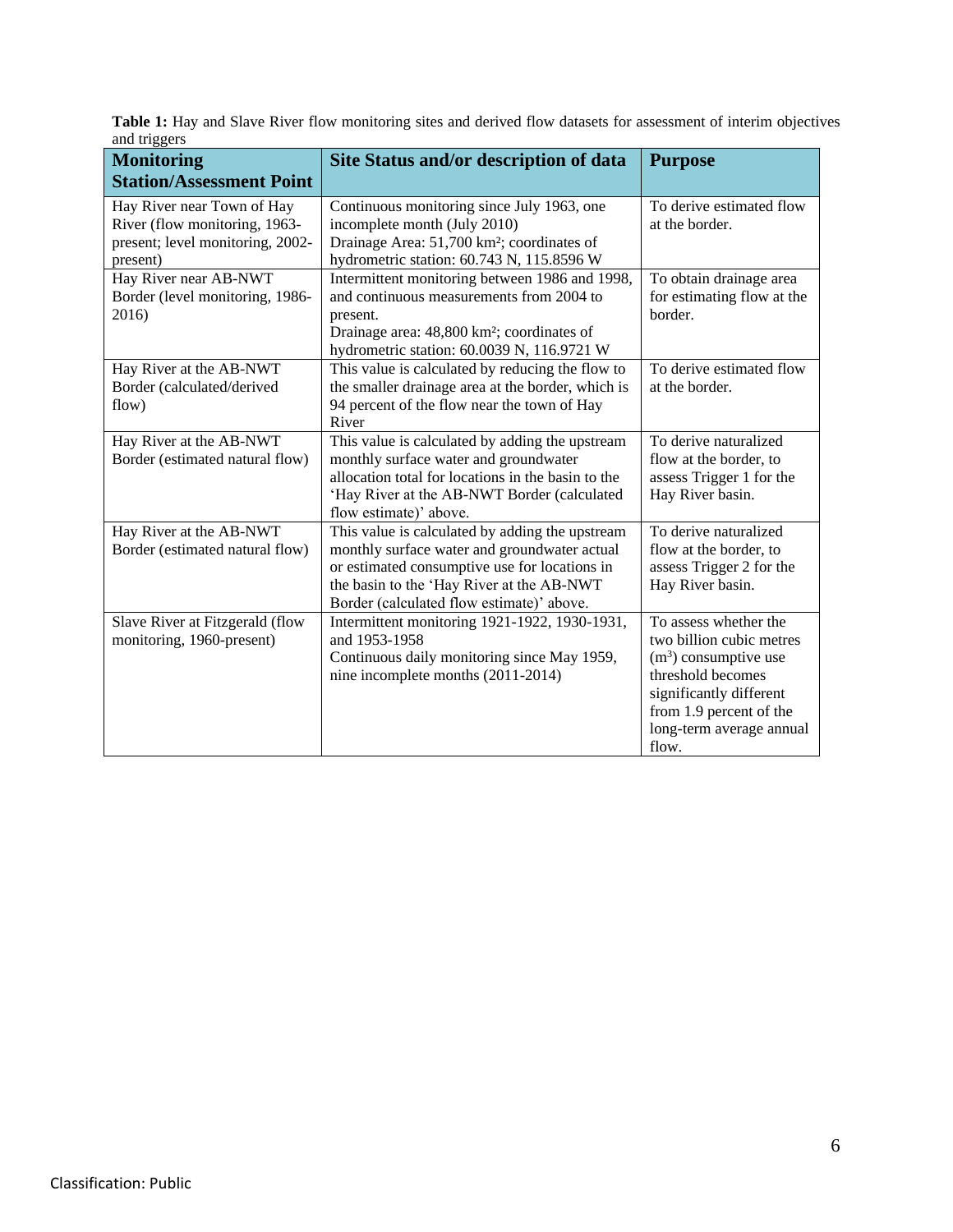#### <span id="page-6-0"></span>**1.2 Water quantity triggers, objectives, and daily flow conditions**

The Agreement commits Alberta and the NWT to establish and implement transboundary water quantity objectives and monitoring according to the Risk Informed Management approach. Classification of water bodies considers the level of upstream development and other factors including the extent of traditional use and drinking water use in downstream communities, observed changes in the hydrology of a basin, and the sensitivity of the related ecosystem. Both the Hay and Slave rivers are designated as 'Class 3' water bodies, which require the development and monitoring of site-specific objectives. Because the Hay and Slave rivers are the only rivers designated as 'Class 3', this report will focus on these basins.

A transboundary water quantity objective refers to the minimum amount of water calculated at the border that the upstream Party must pass to the downstream Party. This minimum amount of water must satisfy ecological integrity needs of the aquatic ecosystem. After these needs are met, at least 50 per cent of the remaining water must also be passed to the downstream Party. The interim ecological integrity need is based on a "modified desktop method" and can be found in Appendix D of the Agreement.

#### <span id="page-6-1"></span>**1.3 Hay River triggers and objectives**

For the Hay River, objectives and triggers have been set on an interim basis. The interim objective is for 95% of the natural flow to pass from Alberta to the NWT each month. Two triggers have been defined. Triggers are specific conditions that will require a response, such as further discussion on flow objectives, refinements to calculations, or more detailed work on determining ecosystem needs. The two interim water quantity triggers are:

- Trigger 1: If the volume of water licensed is greater than 2.5% of the monthly natural flow at the border, or half of Alberta's share of water, in at least one month, further work is done to evaluate Trigger 2.
- Trigger 2: If the water used is greater than 4% of the monthly natural flow, or 80% of Alberta's share of the water, further data and research on ecosystem needs will be discussed.

The analysis of 'water licensed' (Trigger 1) or 'water used' (Trigger 2) includes all types of Alberta *Water Act* licences (i.e. long-term licences, temporary diversions, and traditional agricultural registrations), for surface water and groundwater. It also includes a licence held by AEP for annual net water balance losses from Hutch Lake, a lake created for wildlife management.

The monthly allocation is determined by distributing annual allocation evenly. The only exception was for evaporative losses at Hutch Lake, which was distributed proportional to evaporation rates throughout the year, with higher values in summer and zero values in winter months as ice cover and snow cover on the lake prevent an evaporative flux. The distribution was based on shallow lake evaporation estimates (Table 2) calculated with climate data from High Level, AB.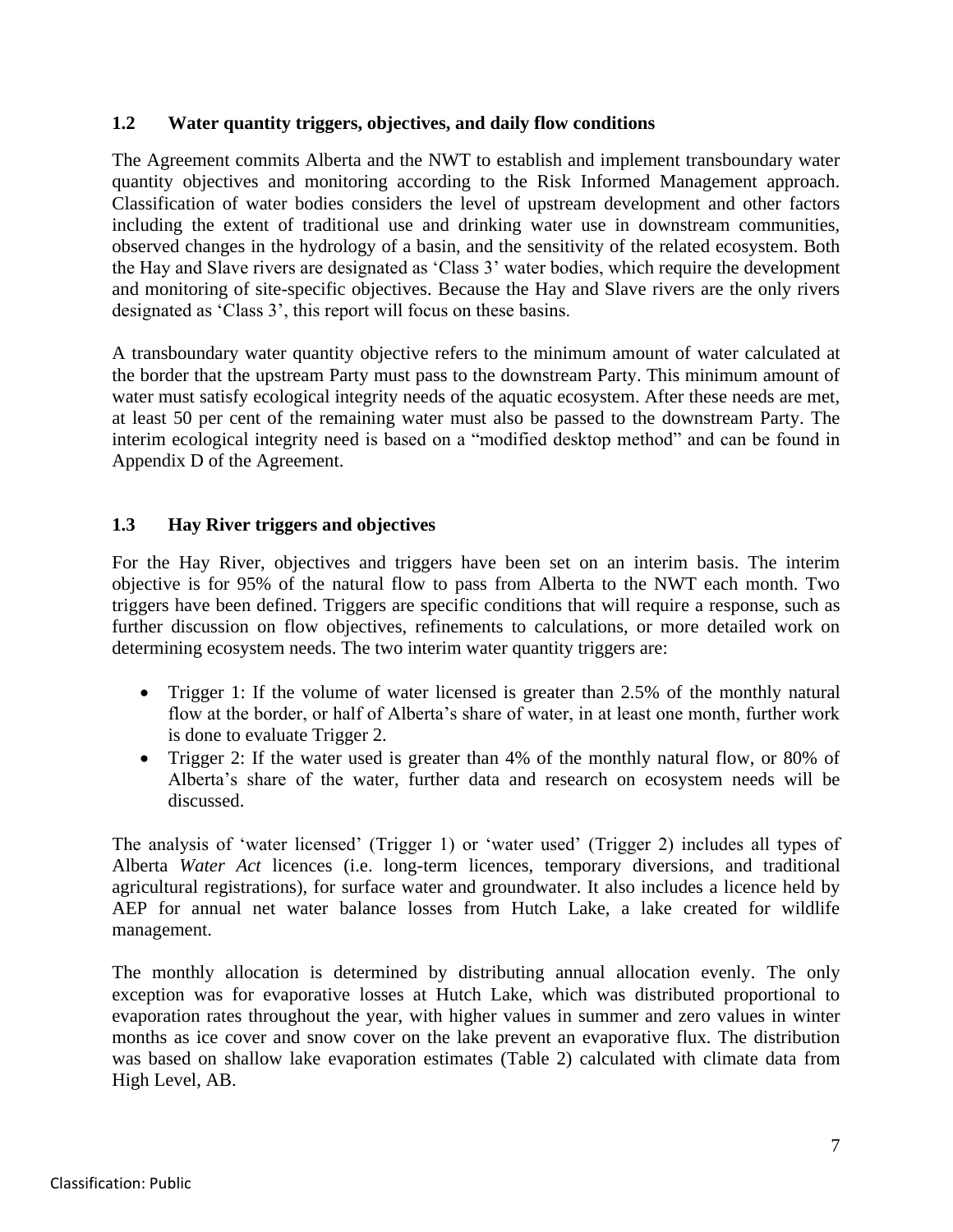Table 2: Hutch Lake monthly shallow lake evaporation. Shallow lake evaporation estimates are based on average monthly Morton's model estimates from 1972-2009. The dataset can be found in 'Evaporation and Evapotranspiration in Alberta, April 2013' ISBN: 9781-4601-1121-5 (On-line). Evaporation estimates for the months of January, February, November and December were set to zero.

|                                      | Jan | Feb    | Mar    | Apr    | May     | Jun     | Jul     | Aug     | Sep    | Oct    | Nov | Dec      |
|--------------------------------------|-----|--------|--------|--------|---------|---------|---------|---------|--------|--------|-----|----------|
| Evaporation (mm)                     |     | $\sim$ |        | 59.    | 106     | 131     | 132     | 96      |        |        |     | -3       |
| Evaporation (mm)                     | 0   | Ю      |        | 59     | 106     | 131     | 132     | 96      | -41    |        | u   | 0.       |
| % Distribution                       |     | 0      |        | 10     | 18      | 22      | 22      | 16      |        |        | o   | $\bf{0}$ |
| Hutch Lake Licence (m <sup>2</sup> ) |     |        |        |        |         |         |         |         |        |        |     |          |
| 960,052                              |     | 0      | 24,367 | 95.843 | 172.192 | 212,803 | 214.428 | 155,948 | 66,603 | 17,869 | o   | 0        |

In order to estimate the monthly natural flow, the total monthly allocation is added to the monthly flow at the border for Trigger 1. For Trigger 2, the monthly estimated and monthly reported use is added to the monthly flow. This assumes a direct, instantaneous effect of all diversions throughout the basin. This is a simplified and conservative estimate; it does not consider routing of each diversion, residence time or storage in lakes or wetlands, and when it would reach the border if not diverted.

#### <span id="page-7-0"></span>**1.4 Slave River triggers and objectives**

Because the volume of water used by communities and industry is very low compared to the total volume of discharge on the Slave River every year, water quantity objectives for the Slave River have not yet been set. According to the Agreement, further discussions will be held if any of the following occur:

- Annual consumptive use in Alberta reaches two billion cubic metres;
- Two billion cubic metres  $(2 \text{ km}^3)$  becomes significantly different from 1.9% of the longterm average annual streamflow; or
- 50% of the consumptive use in Alberta is for use outside of the Mackenzie River basin.

Alberta's current annual allocation, of both surface and groundwater in the Slave River basin, is used as an estimate for annual consumptive use. Based on assessment of water use as part of Alberta's water management program under Alberta's *Water Act*, the actual use of water in a given year is often 50 percent or less.

The allocation is the maximum volume allowed, assuming no low flow restrictions. The maximum volume for a licence includes consideration of emergency water demands in addition to typical annual needs for the long-term operation of the diversion. Low flow restrictions are specific to each licence and are not included in the maximum annual diversion volume. For more details on an individual licensee's conditions for water use, licence documents can be accessed online through Alberta's 'Authorization Viewer'.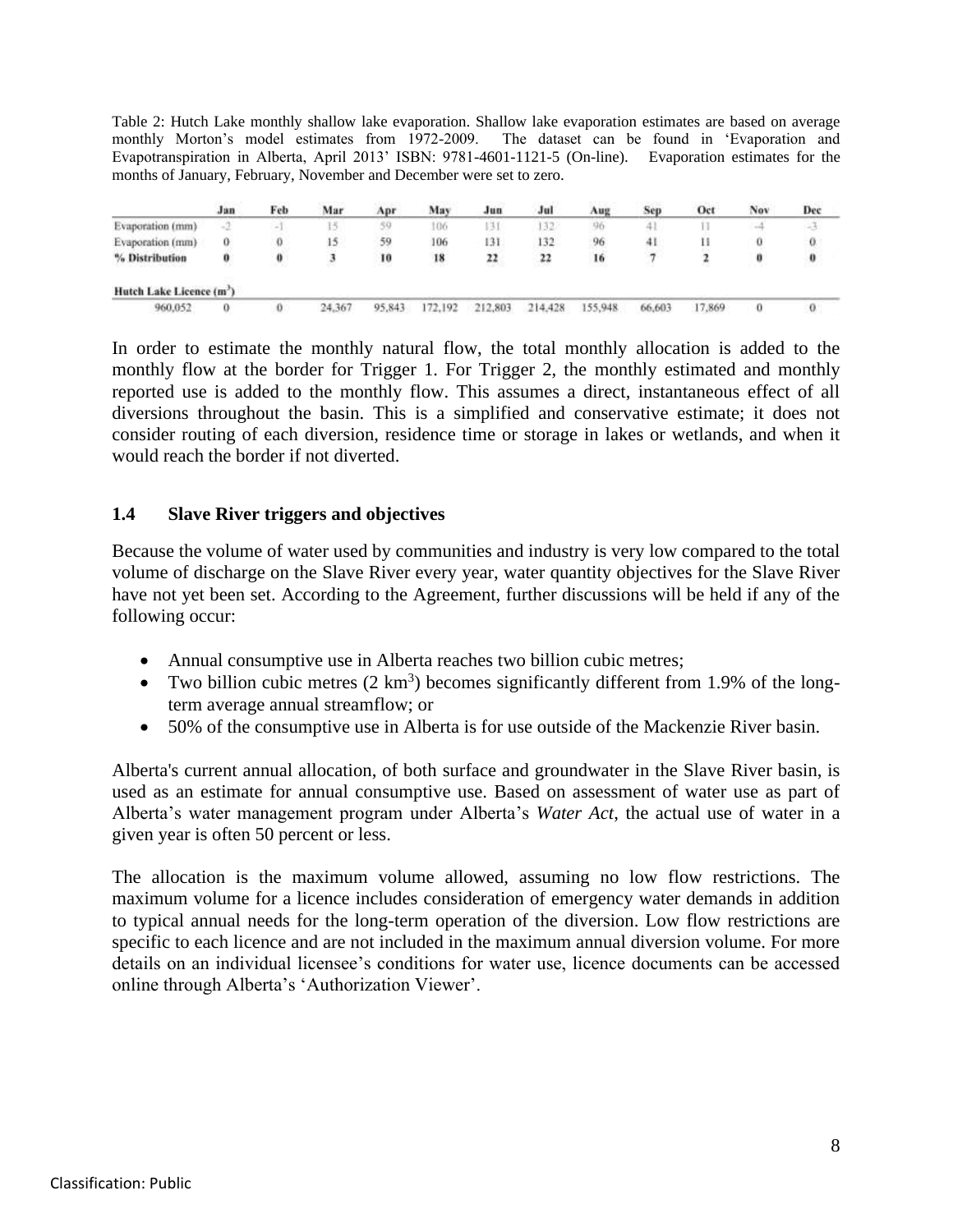#### **2.0 Hay River**

#### <span id="page-8-0"></span>**2.1 Hydrology of the Hay River basin**

The Hay River basin [\(Figure 1\)](#page-10-0) primarily occupies an area in northwestern Alberta, while also covering a small area in northeastern British Columbia and southern Northwest Territories. The Hay River drains an area of approximately 51 300  $km^2$  (WSC, 2021) and enters Great Slave Lake at the Town of Hay River. The headwaters of the Hay River originate in the foothills of the Rocky Mountains, where it generally flows northeast. The majority of the basin is comprised of peatland (i.e., muskeg) terrain (Stanley and Gerrard, 1991), before the river drops over Alexandra Falls in the southern NWT.

The peatlands of the Hay River basin help to attenuate (i.e., slow down) precipitation inputs, meaning that snowmelt and rain water take longer to get to a river than other environments (e.g., Canadian Shield). Mean annual **runoff** in the Hay River basin (at gauging stations at the Town of Hay River) is very low - one of the lowest in Canada - with a value of 66 mm per year. For comparison, the Slave River (at the gauging station at Fitzgerald, AB) has a mean annual runoff of 173 mm per year, meaning that precipitation is both greater and can flow to the river networks more easily than in the Hay River basin. A mountain river, such as the South Nahanni River, has a mean annual runoff of 500 mm.

**Runoff:** is a measurement often used by hydrologists to compare streamflow of river basins of different sizes, as the total amount of water flowing through basin is directly proportional to the basin size. Runoff is calculated by dividing volumetric discharge (cubic metres  $(m^3)$ ), by the basin area (square metres  $(m<sup>2</sup>)$ ) and then multiplied by 1000 to produce a runoff depth in millimetres (mm) over a specified time period (e.g. one year). The result is a value of mm per year.

In peatlands, precipitation can (usually) easily infiltrate the surface and percolate to the water table. Once it hits the water table it slowly flows through the peat to the basin outlet. The amount of water that the peat can hold is dependent on the amount of water already in the soil (i.e. antecedent moisture conditions). If these antecedent moisture conditions are low, this means that the soil can hold onto large volumes of rain, so rain events may not produce a large spike on the **hydrograph**.

**Hydrograph**: graph used by hydrologists to show the timing (when) and magnitude (how much) of streamflow over the course of a year. Large spikes in hydrographs are usually indicative of snowmelt or rain events that provide water to the system. The hydrograph for a basin is dependent on the land surface, precipitation inputs, and temperature. For example, a rain event of 20 mm will produce 20 mm of runoff over an impermeable (e.g. pavement) surface. That same rain event, would produce a small amount of runoff (e.g. 2 mm), or even no runoff, over a surface that has a high infiltration rate and can hold onto a lot of water (e.g. a peatland).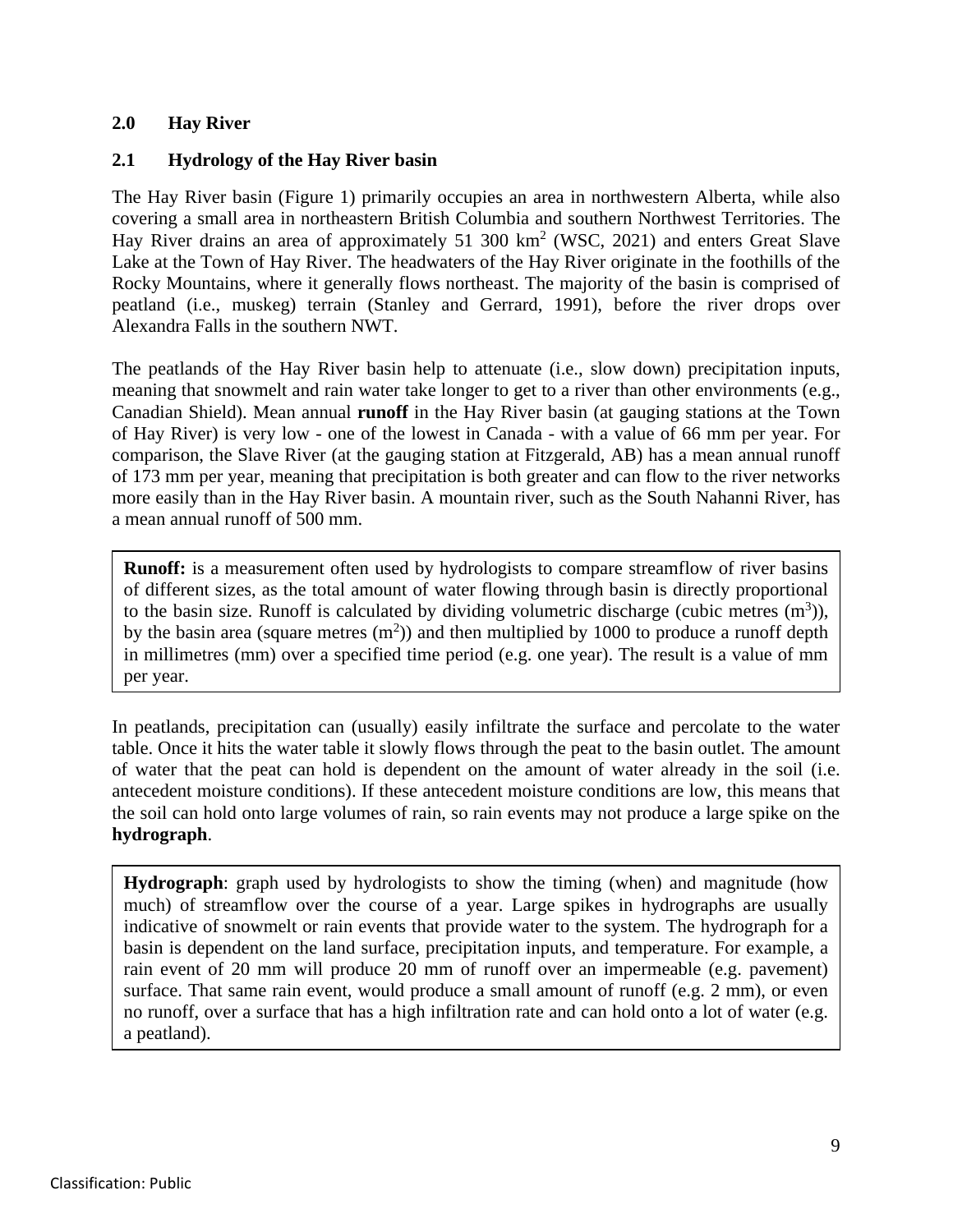If antecedent moisture conditions are high, much more water from incoming precipitation will be made available to the stream network and this will be noticed through increased water levels and streamflow. During the spring snowmelt season, when soils are frozen, much of this water is not able to infiltrate into the soil and will be made available as surface runoff. During the spring snowmelt period, the entire moisture supply from the winter is made available as temperatures increase and exceed 0°C, producing what is called the 'spring freshet' and often resulting in the highest water levels of the season. Because the Hay River is a north-flowing river, snowmelt and river ice breakup begins in the south and moves north, often hitting competent ice. When this happens, ice-jam flooding can be initiated as the ice acts as a dam and backs up the water. This phenomenon is common in the Town of Hay River.

The northern part of the basin is underlain by sporadic discontinuous permafrost, with maximum extents underlying 30% of the basin (Brown et al., 1997; Pawley and Utting, 2018). The permafrost in this region is protected by surface organic material but is highly sensitive to any disturbance (Jorgenson et al. 2001). The permafrost in this region has been found to thaw rapidly (Kwong and Gan, 1994), but other studies have suggested that a thick organic cover can maintain permafrost, even as warming trends continue (Holloway and Lewkowicz, 2019). Studies in locations adjacent to the Hay River basin, but with similar land cover features, have found that permafrost thaw has the potential to change the surface and near-surface hydrological connectivity and increase basin runoff over time (Connon *et al*., 2015). It has been suggested that analyzing changes to winter flow rates in permafrost basins can help determine increased baseflow (i.e. groundwater inputs) contributions (Walvoord and Striegl, 2007; St. Jacques and Sauchyn, 2009). There has been a statistically significant ( $p < 0.01$ ) increase in winter flows in the Hay River basin since records began in 1964 [\(Figure 2\)](#page-11-0). There is ongoing work between the Parties to better determine the impact of how climate change is affecting permafrost distribution in this region, and what impact this is expected to have on basin discharge.

Despite small increases to winter baseflow, total annual runoff on the Hay River has not significantly changed over time [\(Figure 2\)](#page-11-0). Also, note the differences in scale on the y-axis in [Figure 2,](#page-11-0) which shows that winter contributions are low relative to total annual runoff. Although increases in winter discharge can be indicative of changing permafrost conditions, it does not appear that these changing permafrost conditions have had an impact on total basin runoff. This is likely because the total proportion of the basin underlain by permafrost is relatively low. Interannual variability to runoff is a response of inter-annual variability to precipitation, and antecedent moisture conditions.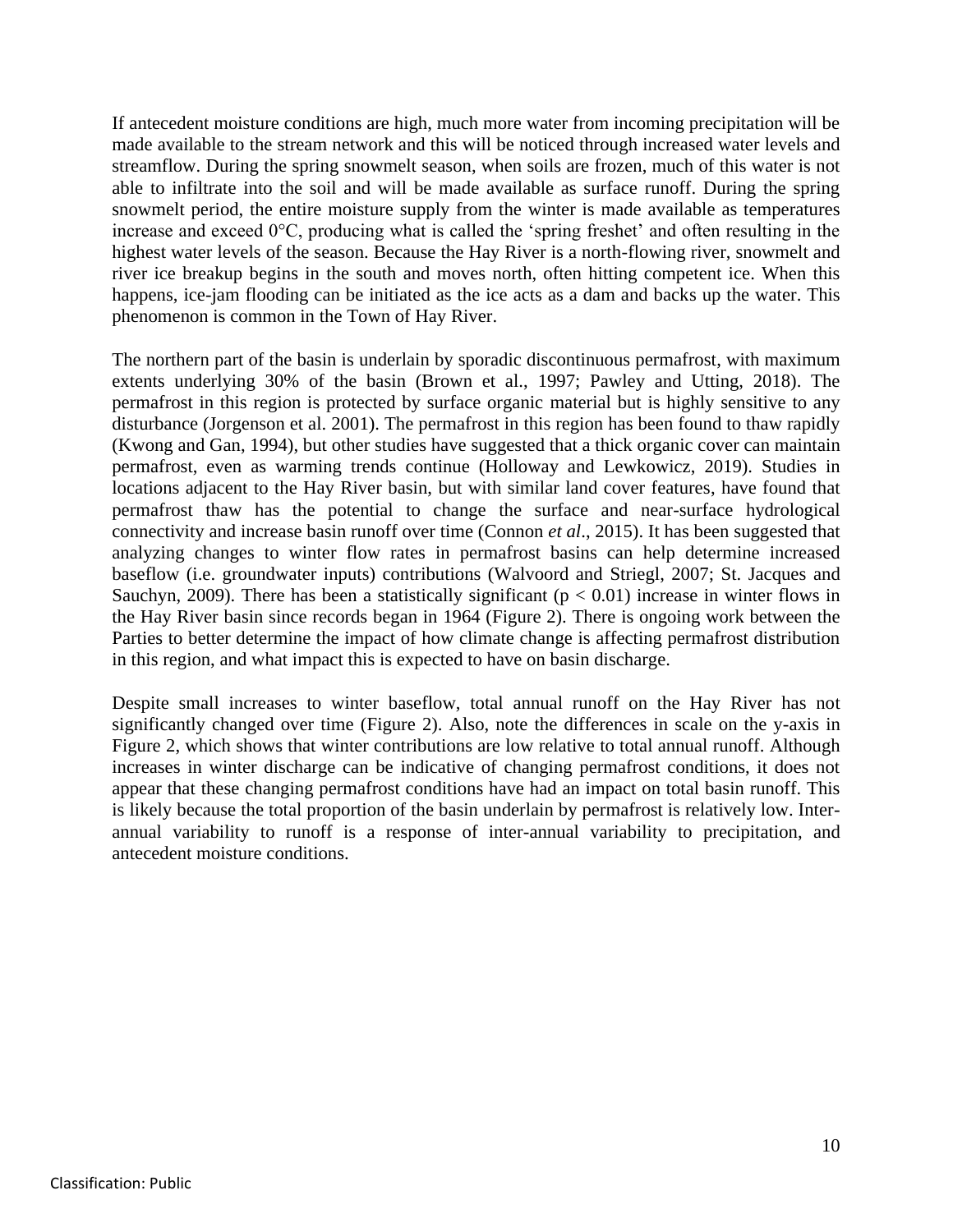<span id="page-10-0"></span>

**Figure 1:** Map of the Hay River basin, including Water Survey of Canada hydrometric gauges on the Hay River. Note that the superimposed renderings of the river network are for illustrative purposes only.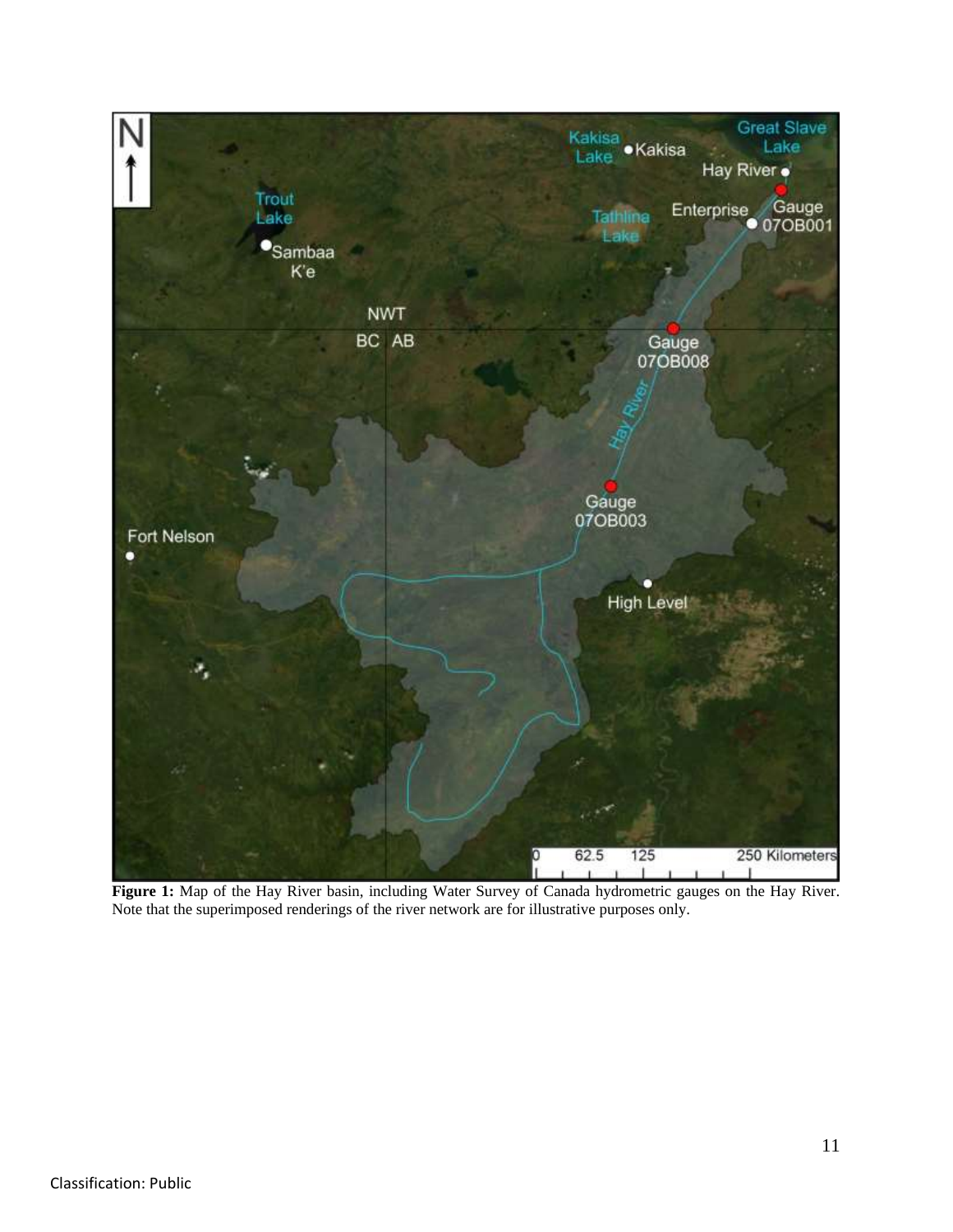

<span id="page-11-0"></span>**Figure 2:** Trend analysis of annual runoff (mm) and winter runoff (mm; 01 Jan to 31 Mar) for the Hay River, using the Mann-Kendall trend test, WSC data 1963 to 2019; a) no statistically significant change in annual runoff volume (grey:  $p > 0.05$ ); b) statistically significant increases in winter runoff ( $p < 0.01$ ).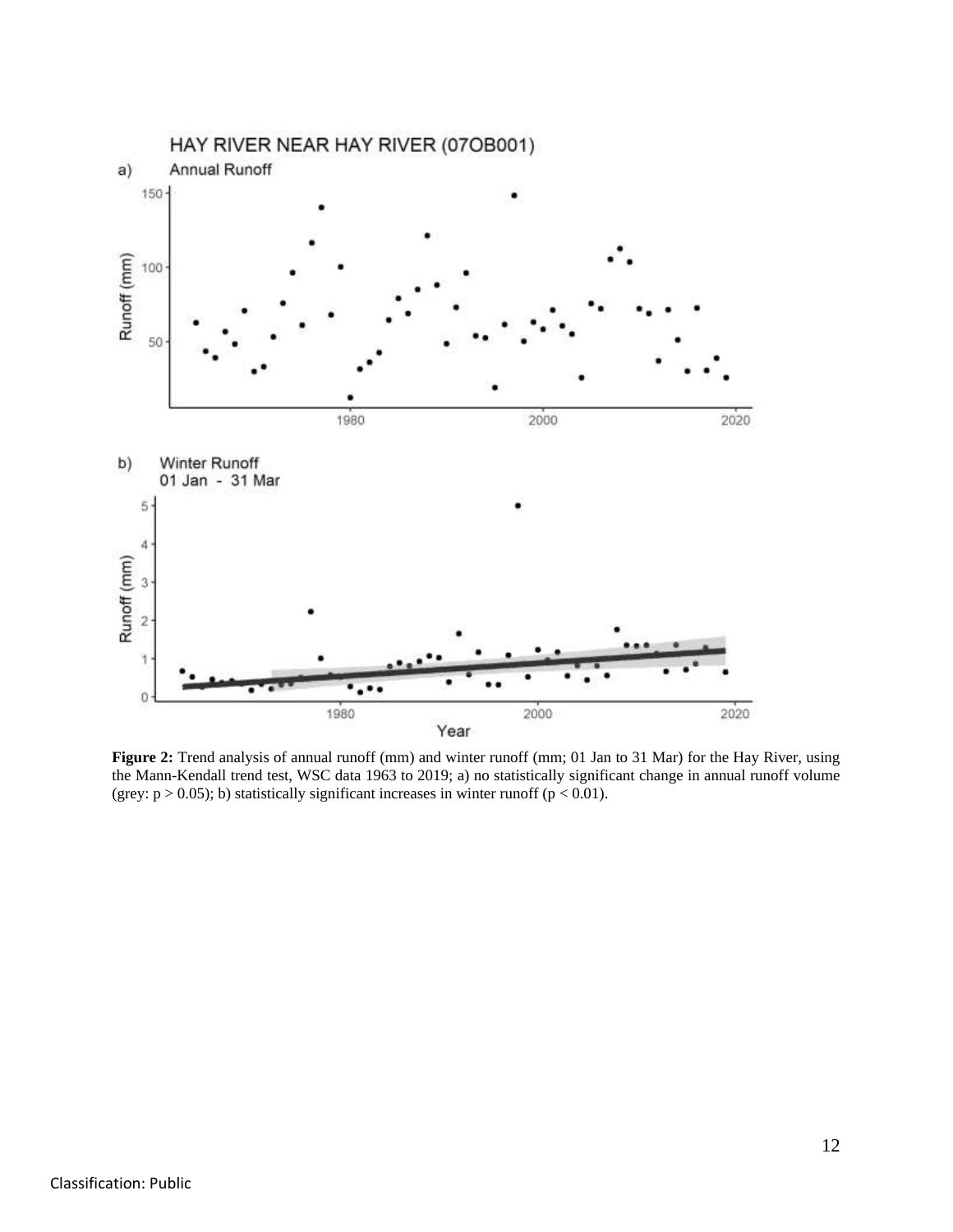#### <span id="page-12-0"></span>**2.2 Hay River hydrology, allocation, and use data for 2018 and 2019**

**Total annual streamflow** on the Hay River was lower than average in 2018 (59% of normal), and much lower than average in 2019 (39% of normal) [\(Figure 4\)](#page-16-0).

**Total annual streamflow:** the total volume of water that passes through a river over the course of one year. This is a function of the total amount of precipitation that falls on a basin. Because of this, it is useful to analyze an integrated precipitation record of stations within the basin or in close proximity to the basin.

There are three communities around the Hay River basin that provide climate data: Hay River, High Level, and Fort Nelson (see [Figure 1\)](#page-10-0). Cumulative precipitation at all three locations was approximately normal or slightly lower than average for the years 2018 and 2019 [\(Figure 3\)](#page-15-0). The Town of Hay River received more precipitation in 2018 than 2019, including a very large rainfall event in the month of June in 2018. Precipitation in Fort Nelson was higher in 2019 than 2018, with large rainfall events in June and July, 2019. High Level received similar amounts of precipitation in 2018 and 2019, where 2018 had an extended moisture deficit from February to June.

In 2018, the timing and magnitude of the snowmelt peak was about average and the recession limb from this event also followed a normal trajectory, although it dropped to a low of about 100  $m<sup>3</sup>$  s<sup>-1</sup> by early June because of low precipitation amounts. Rain events in June and July brought water levels above average by mid-July; however, low rainfall at the end of summer resulted in low water levels in advance of freeze-up. In 2019, annual streamflow was very low, and an abnormal warm spell in mid-March ripened the snowpack in advance of an early snowmelt. The spring freshet peak was very low, and low water levels persisted into June and July. A rain event in early August brought flow rates back to normal and they remained about average into the fall and freeze-up period.

Section 1.3 describes the triggers for the Hay River. For the Hay River in 2018, Trigger 1 was exceeded for six months (January, February, March, April, November, December) [\(Figure 5a](#page-17-0)). Trigger 1 is hit when monthly allocations are greater than 2.5% of natural border flow. Because the annual allocation is divided evenly between all months, not accounting for any licensee conditions or measures during low flow months, this means that there is a higher chance of exceeding the Trigger 1 threshold during low flow months. Because Trigger 1 was reached in 2018, the resulting action was to evaluate actual water use as a percentage of natural border flow (Trigger 2). [Figure 5b](#page-17-0) shows that actual water use was well below the threshold of 4.0% in all months.

For the Hay River in 2019, Trigger 1 was exceeded for three months (January, February, March) [\(Figure 6a](#page-18-0)). Evaluation of Trigger 2 [\(Figure 6b](#page-18-0)) shows that actual use remained well below the threshold of 4.0% in all months in 2019.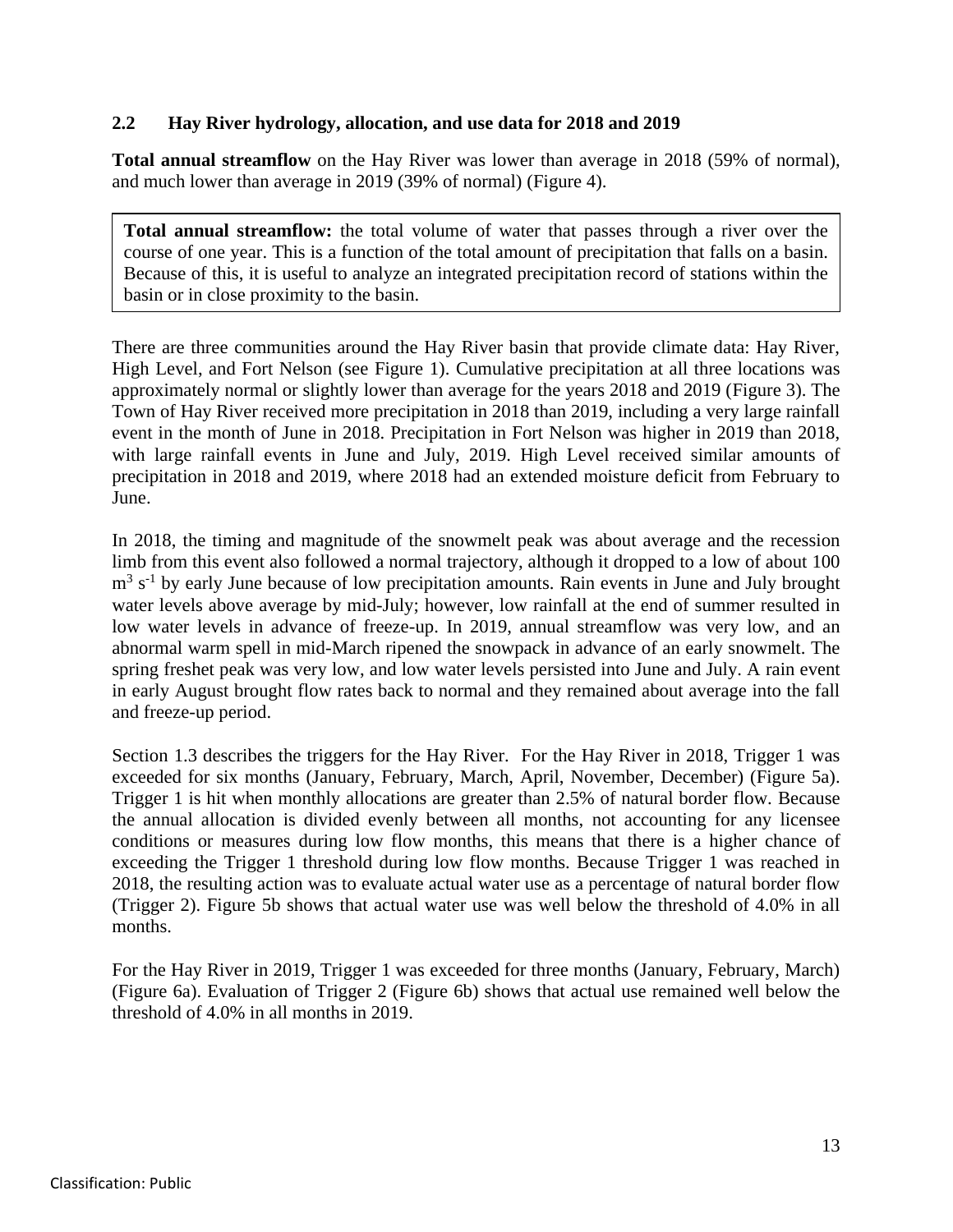Trigger 2 includes the same long-term allocations, temporary diversions, and traditional agricultural registrations for surface water and groundwater as in Trigger 1, but instead of using the allocation volume, it uses actual water use data submitted by licensees to Alberta's online Water Use Reporting System (WURS). As there is no reporting for the wildlife management licence for Hutch Lake, the same monthly volumes, as used for Trigger 1, were used for Trigger 2.

Not all licensees are required to submit actual water use data to WURS. For example, the Alberta Energy Regulator recently began requiring reporting for new temporary diversion licences (TDLs), but it is not required for other sectors regulated by Alberta Environment and Parks (e.g. forestry, transportation, and downstream oil and gas activities). Beginning in 2017, further details of the reporting by sector were included in the AB-NWT annual report.

#### Table 3 and

[Table](#page-19-0) 4 provide reporting data for surface water and groundwater licences by sector for 2018 and 2019 respectively. The reporting rates were similar to previous years. In both 2018 and 2019, 98 percent of the allocations by volume were reported for the upstream oil and gas sector (the same as 2017). The reporting rate is nearly 100 percent for sectors required to report. There are two licences for the 'Urban' sector, one of which is for the Dene Tha' First Nation, which does not require reporting to WURS. 'Agricultural Registrations', 'Water Management' licences, and the one 'Environmental' licence do not have reporting requirements. The 'Environmental' licence is for the creation of Hutch Lake for wildlife management. There is one licence for 'Recreation' that did not report as required in its licence.

Of the available actual use data from WURS, far less than the maximum allocation volume was used. In 2018, 16.0 per cent of the surface water allocation, 4.0 per cent of the groundwater allocation, and 13.9 per cent of the total allocation volume of both surface water and groundwater was used. In 2019, 15.5 per cent of the surface water allocation, 4.0 per cent of the groundwater allocation, and 13.0 per cent of the total allocation volume of both surface water and groundwater was used.

In order to estimate the monthly natural flow for Trigger 2, the actual water use was added to the monthly volume of flow at the border. When WURS data on actual use was not available, consumption was estimated at 33 per cent and 31 percent for 2018 and 2019, respectively. This estimated consumption calculation followed the same procedure as in the 2016 and 2017 analysis, where the estimated consumption is double the reported use for both surface water and groundwater (*i.e.*, 2018: 13.9% x 2 = 27.8%; 2019: 13.0% x 2 = 26%). The exception to this estimation was for the Hutch Lake environmental licence, for which consumption was assumed to be equal to the allocation distributed proportional with evaporation rates, as described in Section 1.4 [Slave River triggers and objectives](#page-7-0)

[Because the volume of water used by communities and industry is very low compared to the total](#page-7-0)  [volume of discharge on the Slave River every year, water quantity objectives for the Slave River](#page-7-0)  [have not yet been set. According to the Agreement, further discussions will be held if any of the](#page-7-0)  [following occur:](#page-7-0)

• Annual consumptive use in Alberta reaches two billion cubic metres;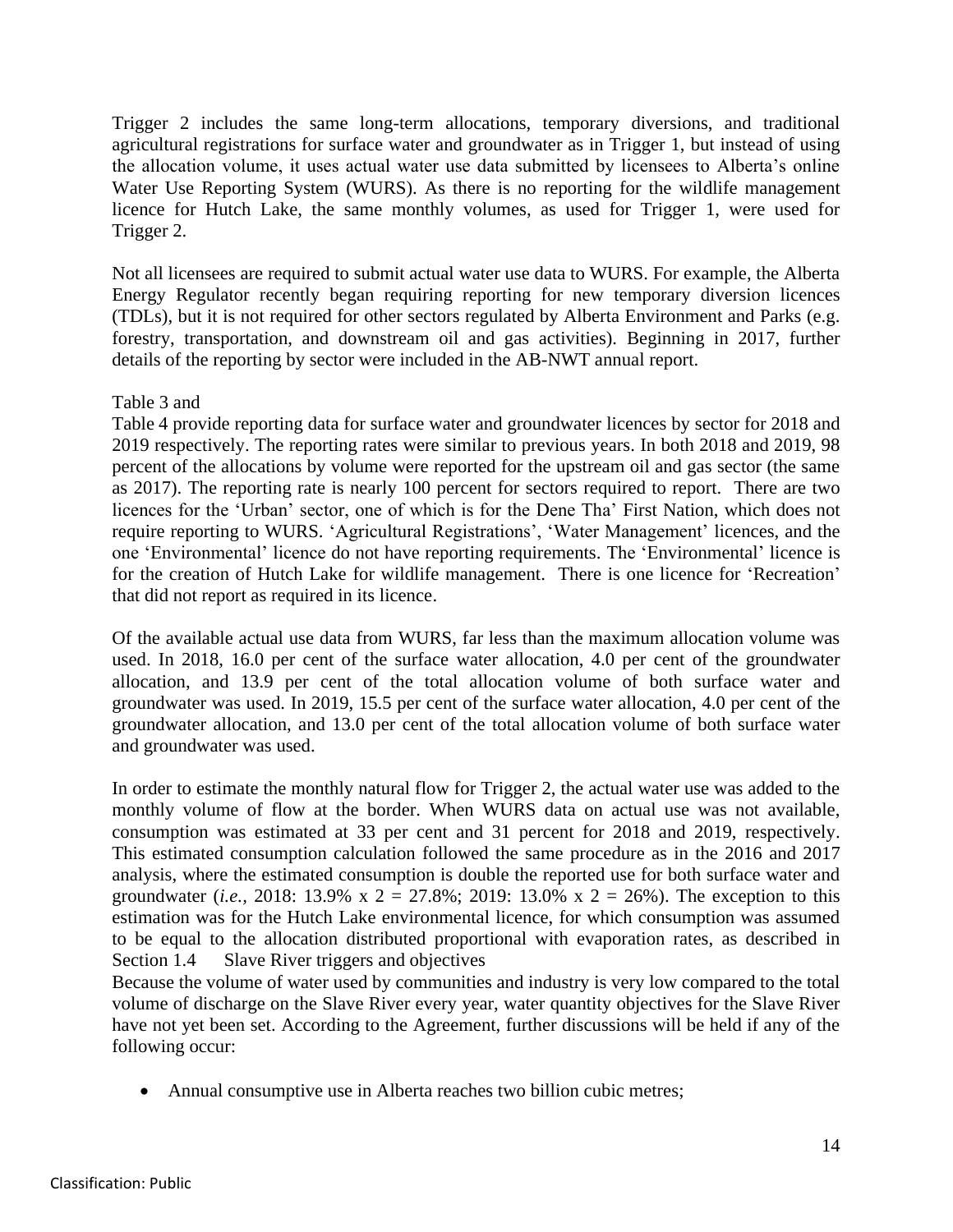- Two billion cubic metres  $(2 \text{ km}^3)$  becomes significantly different from 1.9% of the long[term average annual streamflow; or](#page-7-0)
- [50% of the consumptive use in Alberta is for use outside of the Mackenzie River basin.](#page-7-0)

[Alberta's current annual allocation, of both surface and groundwater in the Slave River basin, is](#page-7-0)  [used as an estimate for annual consumptive use. Based on assessment of water use as part of](#page-7-0)  [Alberta's water management program under Alberta's](#page-7-0) *Water Act*, the actual use of water in a [given year is often 50 percent or less.](#page-7-0) 

[The allocation is the maximum volume allowed, assuming no low flow restrictions. The](#page-7-0)  [maximum volume for a licence includes consideration of emergency water demands in addition](#page-7-0)  [to typical annual needs for the long-term operation of the diversion. Low flow restrictions are](#page-7-0)  [specific to each licence and are not included in the maximum annual diversion volume. For more](#page-7-0)  [details on an individual licensee's conditions for water use, licence documents can be accessed](#page-7-0)  [online through Alberta's 'Authorization Viewer'.](#page-7-0)

.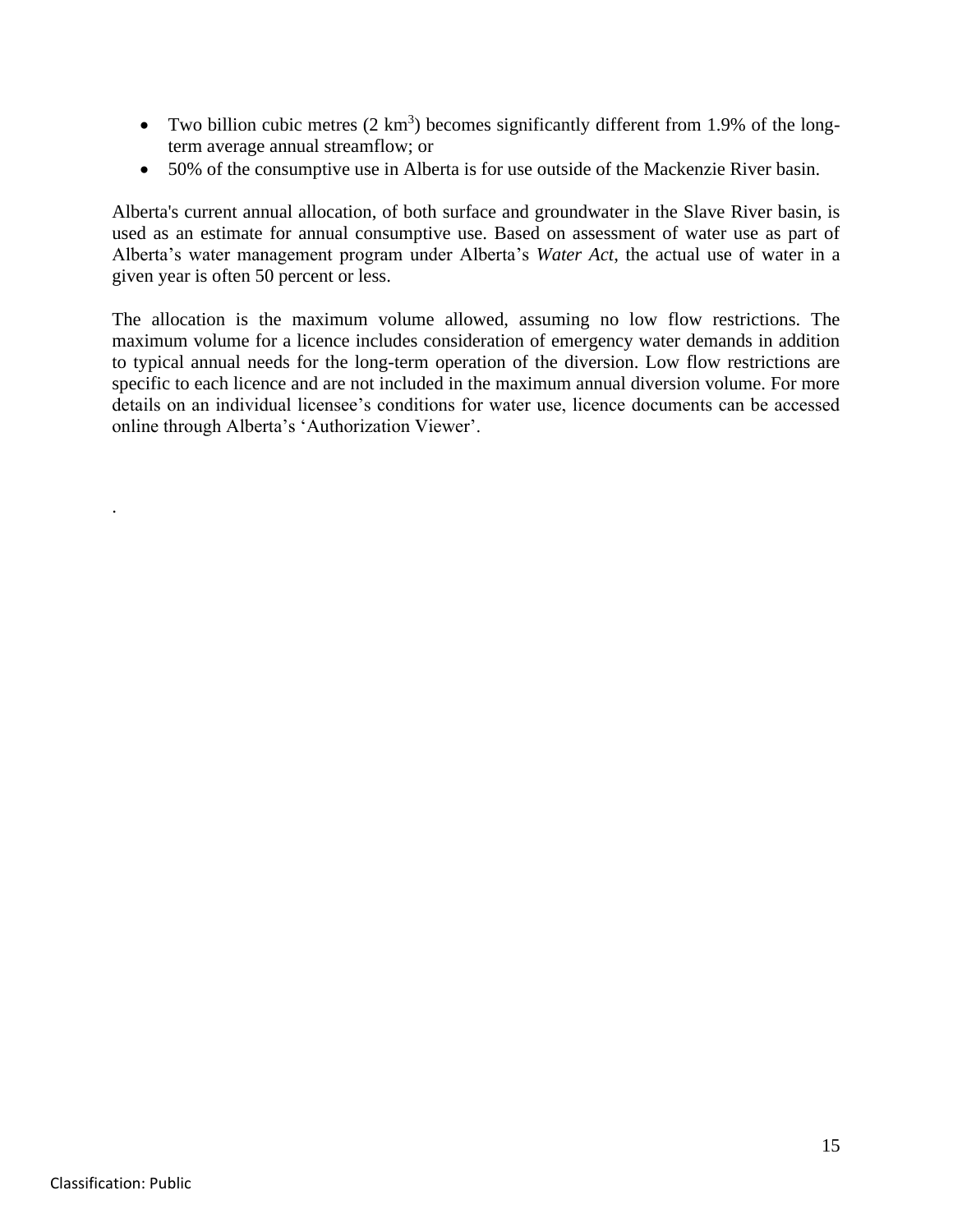

<span id="page-15-0"></span>Figure 3: Cumulative precipitation curves for communities in and adjacent to the Hay River basin (a, b: Hay River; c, d: High Level; e, f: Fort Nelson) for 2018 and 2019. Data were collected from Environment and Climate Change Canada climate stations.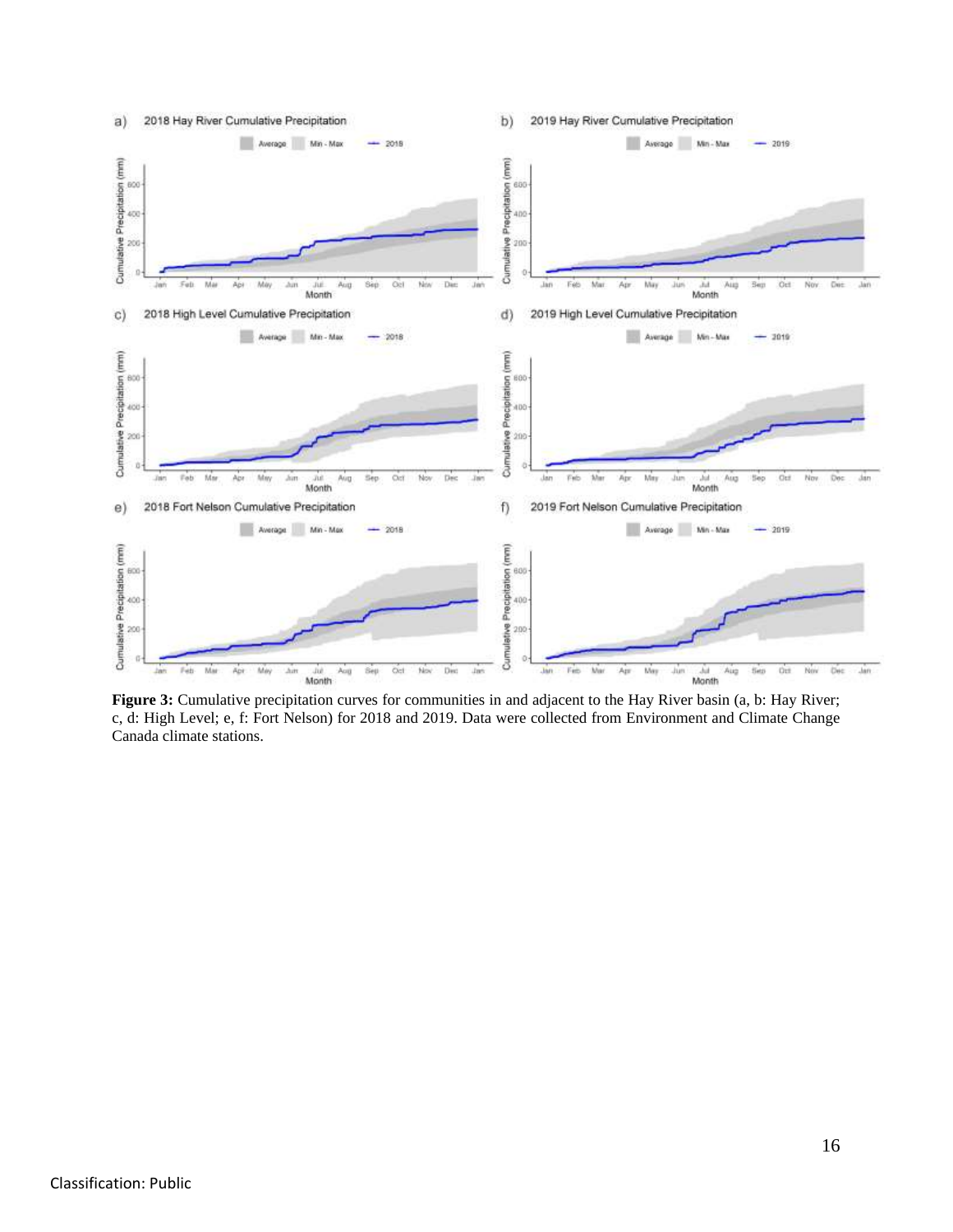

<span id="page-16-0"></span>**Figure 4:** Hay River discharge for the years 2018 and 2019 relative to the historic average range (depicted as the interquartile range), and minimum and maximums on: a) linear scale y-axis; and b) log scale y-axis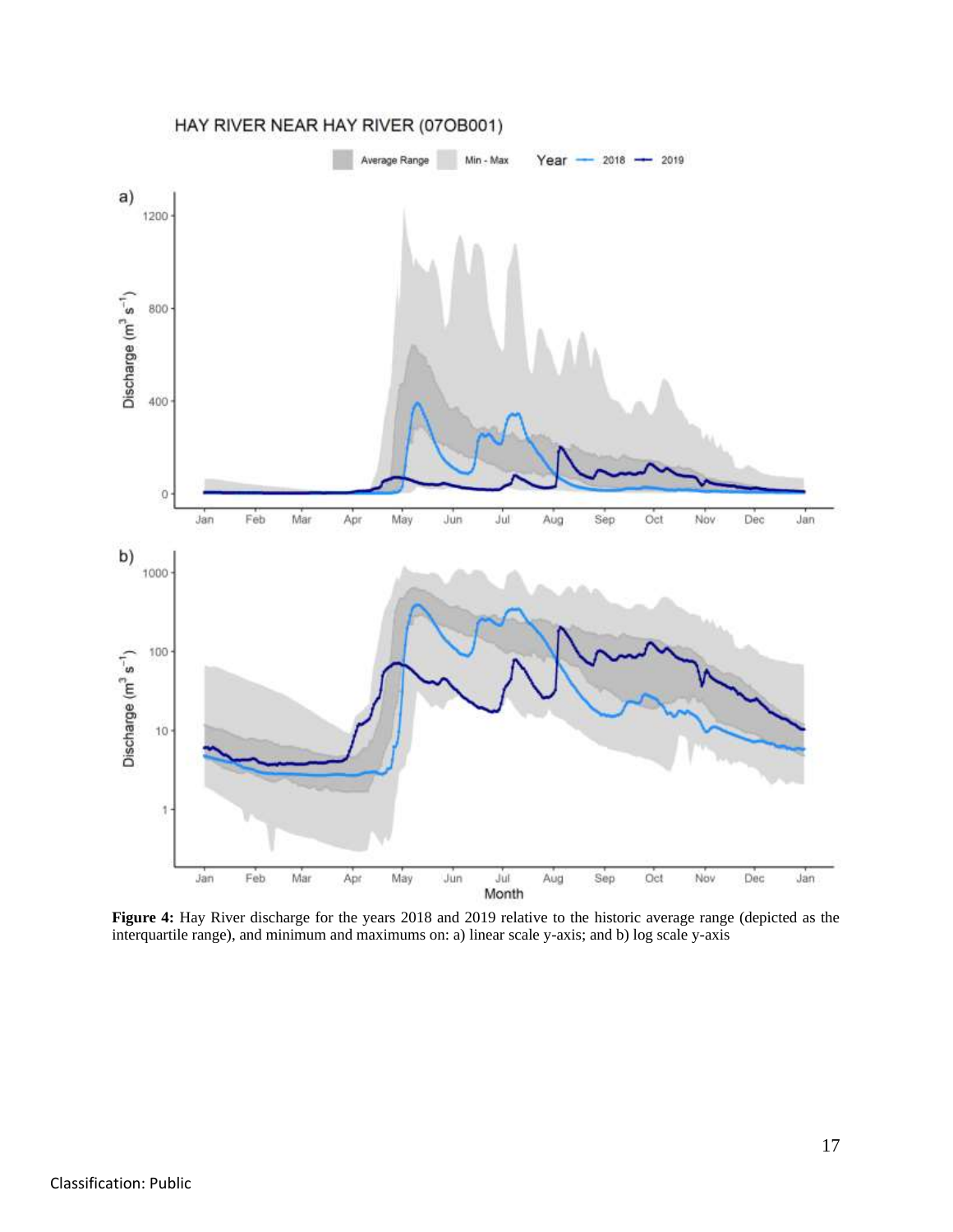

<span id="page-17-0"></span>**Figure 5:** a) Trigger 1: Hay River 2018 monthly allocation as percentage of natural flow; b) Trigger 2: Hay River 2018 monthly use estimate as percentage of natural flow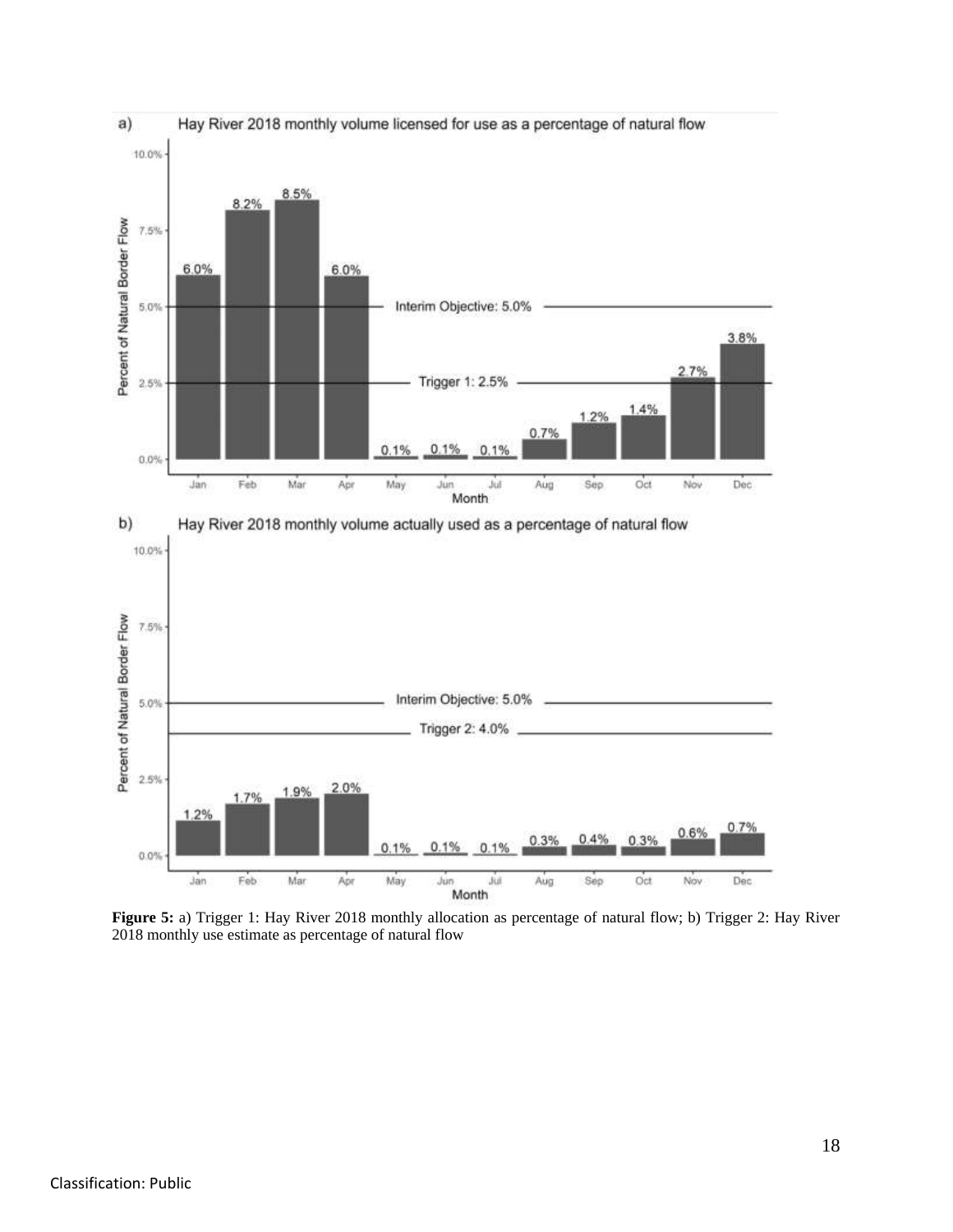

<span id="page-18-0"></span>**Figure 6:** a) Trigger 1: Hay River 2019 monthly allocation as percentage of natural flow; b) Trigger 2: Hay River 2019 monthly use estimate as percentage of natural flow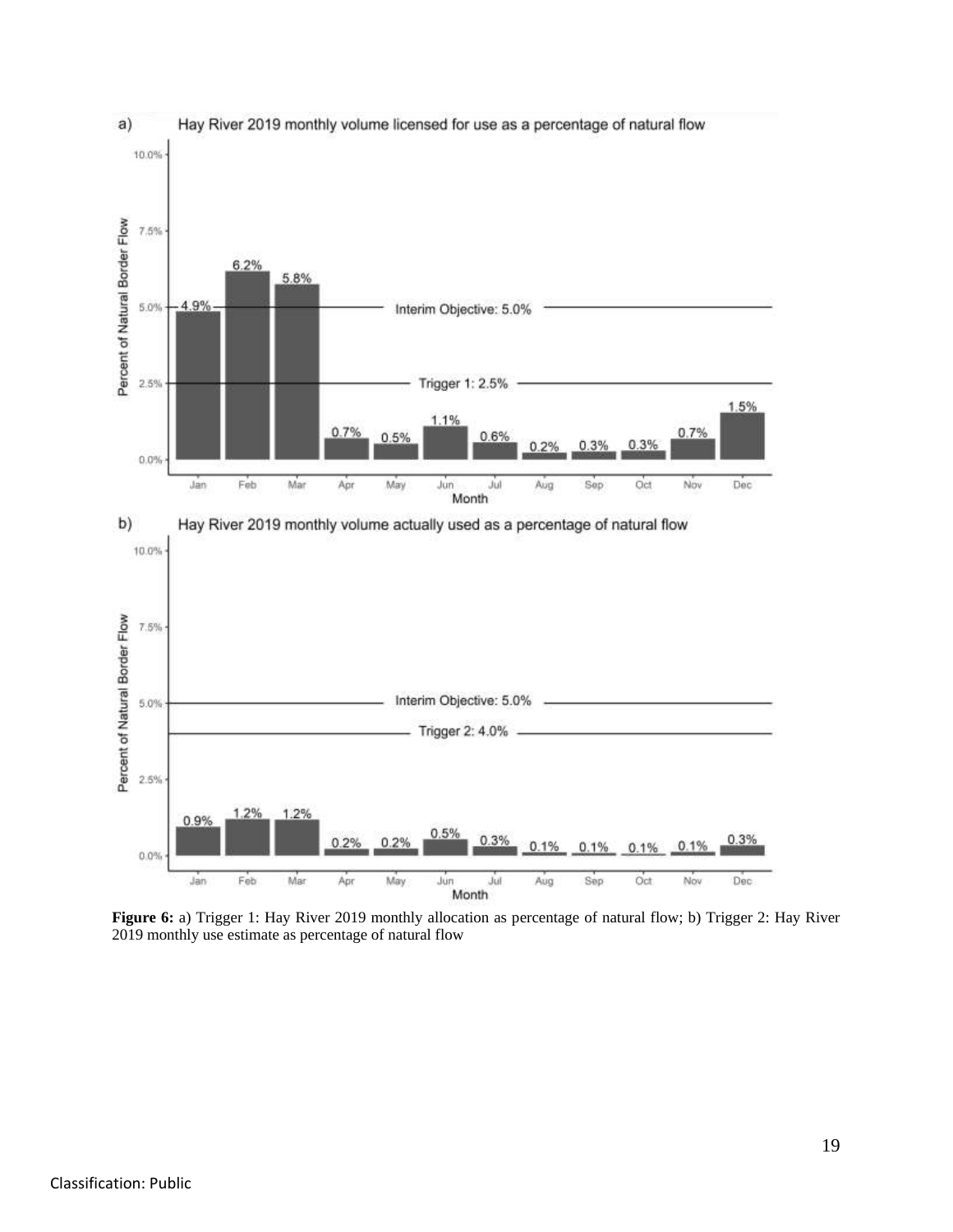| Sector                        | Number of                                | <b>Total Number of</b>                    | <b>Allocation of</b>                   | <b>Total Allocation</b> | Percentage of                            |  |
|-------------------------------|------------------------------------------|-------------------------------------------|----------------------------------------|-------------------------|------------------------------------------|--|
|                               | <b>Licences and TDLs</b><br>with Reports | TDLs, Licences, &<br><b>Registrations</b> | <b>Licences with</b><br><b>Reports</b> |                         | <b>Allocation Volume</b><br>with Reports |  |
|                               |                                          |                                           | (m)                                    | (m')                    | $($ %)                                   |  |
| <b>Surface Water</b>          |                                          |                                           |                                        |                         |                                          |  |
| Upstream Oil & Gas            | 189                                      | 255                                       | 4,133,830                              | 4.210.414               | 98.2%                                    |  |
| Environmental                 |                                          |                                           | 0                                      | 960.052                 | 0.0%                                     |  |
| Urban                         |                                          |                                           | 296,040                                | 602,040                 | 49.2%                                    |  |
| Forestry                      |                                          | 180                                       | $^{o}$                                 | 369,292                 | 0.0%                                     |  |
| Downstream Oil & Gas          |                                          | 61                                        | 42,600                                 | 120,000                 | 35.5%                                    |  |
| Construction & Transportation |                                          | 103                                       | 0                                      | 39,575                  | $0.0\%$                                  |  |
| Recreation                    |                                          |                                           |                                        | 19,720                  | 0.0%                                     |  |
| Power Generation              |                                          |                                           |                                        | 1.736                   | $0.0\%$                                  |  |
| Traditional Use               |                                          | 21                                        |                                        | 1,451                   | 0.0%                                     |  |
| Water Management              |                                          | $\overline{c}$                            |                                        | 10                      | 0.0%                                     |  |
| Total:                        | 192                                      | 632                                       | 4,472,470                              | 6,324,290               | 70.7%                                    |  |
| <b>Groundwater</b>            |                                          |                                           |                                        |                         |                                          |  |
| Suburban/Rural                |                                          |                                           | 972,828                                | 973,074                 | 100.0%                                   |  |
| Upstream Oil & Gas            |                                          | 16                                        | 187,975                                | 222,505                 | 84.5%                                    |  |
| Oil & Gas Work Camps          |                                          |                                           | 3.650                                  | 3,650                   | 100.0%                                   |  |
| Recreation                    |                                          |                                           | 0                                      | 1,234                   | $0.0\%$                                  |  |
| Total:                        |                                          | 23                                        | 1,164,453                              | 1,200,463               | 97.0%                                    |  |

#### <span id="page-19-0"></span>**Table 3:** 2018 Reporting for surface water and groundwater licences by sector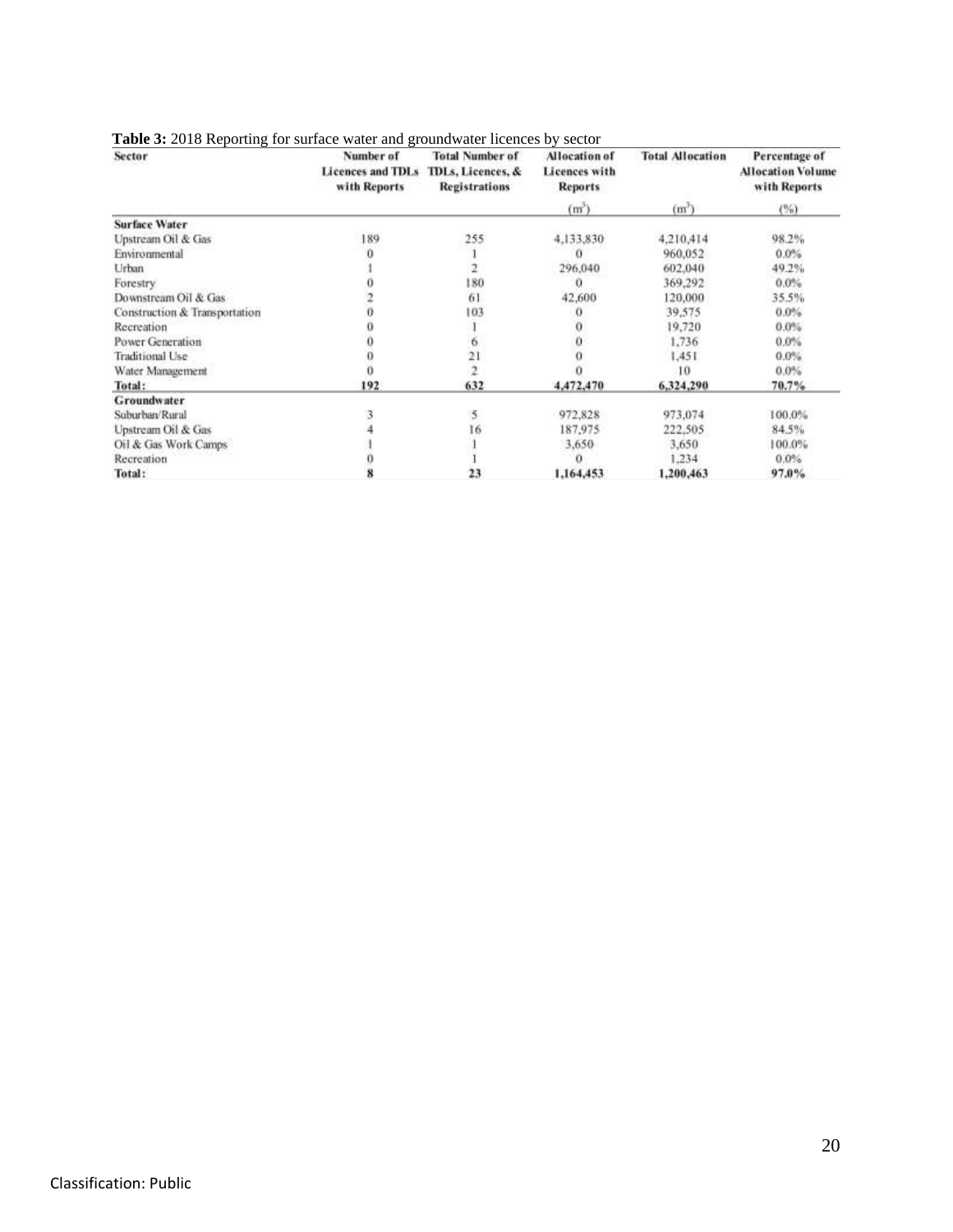| Table 4: 2019 Reporting for surface water and groundwater licences by sector |  |  |  |
|------------------------------------------------------------------------------|--|--|--|
|                                                                              |  |  |  |

| Sector                        | Number of<br><b>Licences and TDLs</b><br>with Reports | <b>Total Number of</b><br>TDLs, Licences, &<br><b>Registrations</b> | Allocation of<br><b>Licences</b> with<br><b>Reports</b> | <b>Total Allocation</b> | Percentage of<br><b>Allocation Volume</b><br>with Reports |
|-------------------------------|-------------------------------------------------------|---------------------------------------------------------------------|---------------------------------------------------------|-------------------------|-----------------------------------------------------------|
|                               |                                                       |                                                                     | (m)                                                     | (m')                    | (%)                                                       |
| <b>Surface Water</b>          |                                                       |                                                                     |                                                         |                         |                                                           |
| Upstream Oil & Gas            | 181                                                   | 220                                                                 | 4,159,645                                               | 4,241,307               | 98.1%                                                     |
| Environmental                 |                                                       |                                                                     |                                                         | 960,052                 | $0.0\%$                                                   |
| Urban                         |                                                       |                                                                     | 296,040                                                 | 602,040                 | 49.2%                                                     |
| Forestry                      |                                                       | 135                                                                 |                                                         | 234,592                 | 0.0%                                                      |
| Downstream Oil & Gas          |                                                       | 65                                                                  | 42,600                                                  | 120,950                 | 35.2%                                                     |
| Construction & Transportation |                                                       | 27                                                                  | 0                                                       | 59,160                  | $0.0\%$                                                   |
| Recreation                    |                                                       |                                                                     | 9                                                       | 19,720                  | $0.0\%$                                                   |
| Power Generation              |                                                       |                                                                     |                                                         | 1.736                   | 0.0%                                                      |
| <b>Traditional Use</b>        |                                                       | 21                                                                  |                                                         | 1,451                   | $0.0\%$                                                   |
| Water Management              |                                                       | ž                                                                   |                                                         | 10                      | 0.0%                                                      |
| Total:                        | 184                                                   | 480                                                                 | 4,498,285                                               | 6,241,018               | 72.1%                                                     |
| <b>Groundwater</b>            |                                                       |                                                                     |                                                         |                         |                                                           |
| Suburban/Rural                |                                                       | 3                                                                   | 972,828                                                 | 972,828                 | 100.0%                                                    |
| Upstream Oil & Gas            |                                                       | 14                                                                  | 187,975                                                 | 207,545                 | 90.6%                                                     |
| Oil & Gas Work Camps          |                                                       |                                                                     | 3,650                                                   | 3,650                   | 100.0%                                                    |
| Total:                        |                                                       | 18                                                                  | 1,164,453                                               | 1,184,023               | 98.3%                                                     |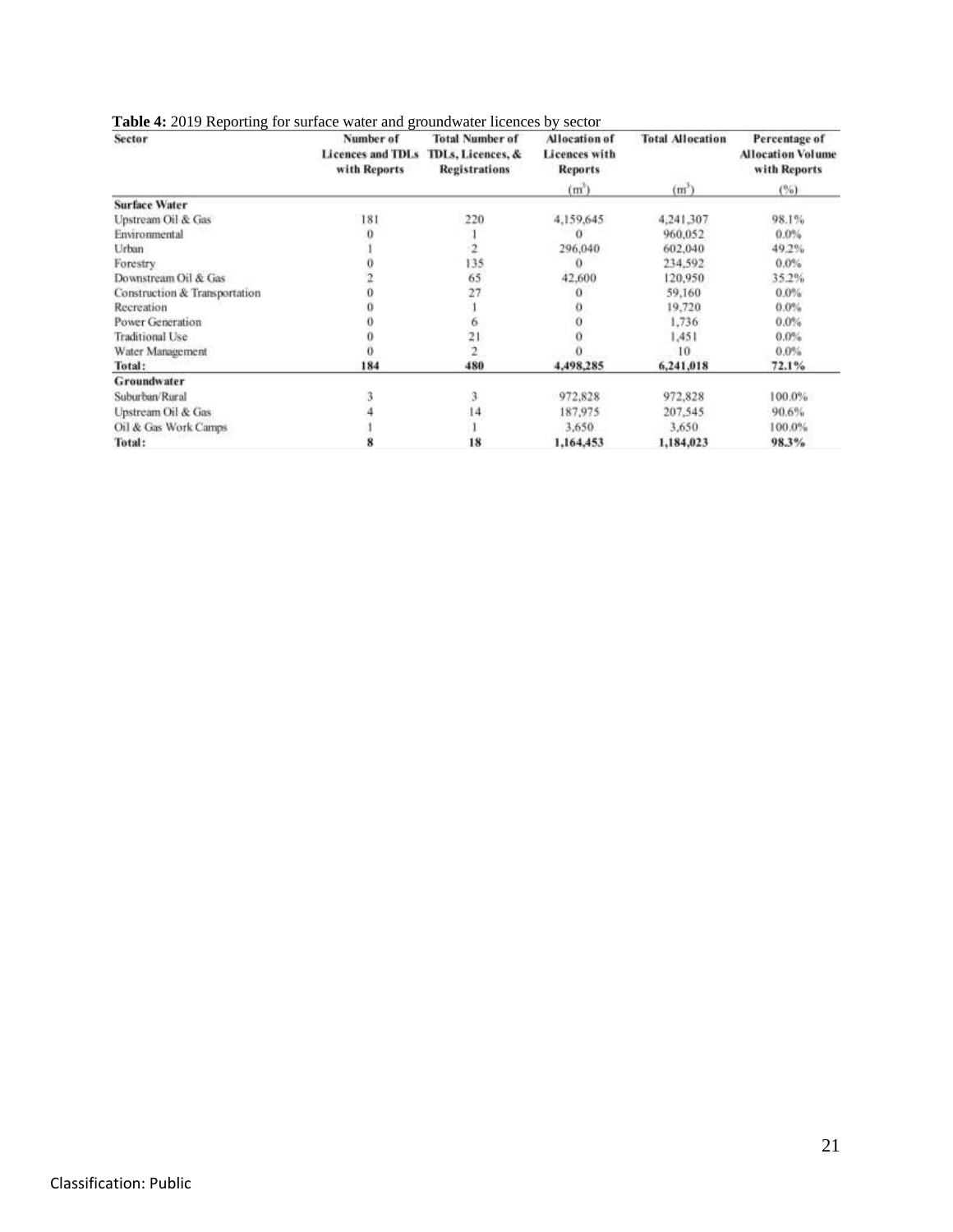#### <span id="page-21-0"></span>**3.0 Slave River**

#### <span id="page-21-1"></span>**3.1 Hydrology of the Slave River basin**

The Slave River drains an area of approximately  $606 000 \text{ km}^2$  (at the WSC gauging site), which includes three major sub-basins (Peace, Athabasca, Fond-du-Lac), as well as the Peace-Athabasca Delta/Lake Athabasca complex [\(Figure 7\)](#page-22-0). Because of the large geographical expanse of the basin, flow on the Slave River produces an integrated response of runoff generation processes across four major physiographical regions. These include: 1) Western Cordillera, made up of the Rocky Mountains to the west, containing peaks exceeding 2 000 m with glaciers covering the mountain tops; 2) Canadian Shield, occupying the portion of the basin in NW Saskatchewan and southern NWT, which is comprised of lakes and valley-wetlands interspersed by bedrock; and 3) Interior Plains, consisting of boreal forest, wetlands, and lakes (Woo and Thorne, 2003). Annual precipitation is greatest in the mountainous southwest and declines to the northeast. Runoff in the Slave River watershed is highlighted by high flows in the spring resulting from snowmelt, as well as both responses to convectional and frontal rain events in the summer and fall (Woo and Thorne, 2003).

Mean annual runoff is 223 mm on the Peace River, 145 mm on the Athabasca River, and 173 mm on the Slave River. These values are all much higher than the comparatively low mean annual runoff in the Hay River basin (66 mm). The runoff response for each basin is a function of basin physiography and is described in more detail in Woo (2012).

Mann-Kendall trend test results indicate annual runoff volume on the Slave River has decreased significantly ( $p < 0.05$ ) since 1972 [\(Figure 8a](#page-24-0)). There is also a significant ( $p < 0.05$ ) decrease in fall runoff volume (September and October) [\(Figure 8b](#page-24-0)). The decrease in fall runoff volume is evident on both the Peace and Athabasca tributaries, suggesting that the decrease in annual runoff is driven by fall decreases, and that this trend is driven by climatological factors, rather than basin-specific hydrology.

The gauge at the outlet of the Peace River (07KC001) provides an integrated response of the effects of flow regulation resulting from the Williston Reservoir  $(41 \text{ km}^3)$ , as well as the predominantly snowmelt driven response from tributaries downstream (Woo and Thorne, 2003). Construction on the W.A.C. Bennett Dam and filling of Williston Reservoir was completed in 1972. A comparison of flow regimes prior to and after regulation shows a larger magnitude of flows in the winter period, along with a smaller snowmelt peak and lower flow volumes throughout the summer (Prowse and Beltaos, 2002) [\(Figure 9a](#page-25-0)). These patterns are also displayed on Great Slave Lake, although the seasonal impacts are slightly dampened due to the large size of the lake [\(Figure 9b](#page-25-0)).

Atmospheric climate models project that precipitation will increase over the Slave River basin, which has the potential to affect the timing and magnitude of runoff. Ice-jam floods on the Peace and Athabasca rivers are projected to decrease as a result of climate change, primarily because of a smaller alpine snowpack (Prowse et al., 2006). Permafrost is only present in a small portion of the Slave River watershed; permafrost thaw is therefore not expected to be a strong driver of hydrological changes in the basin.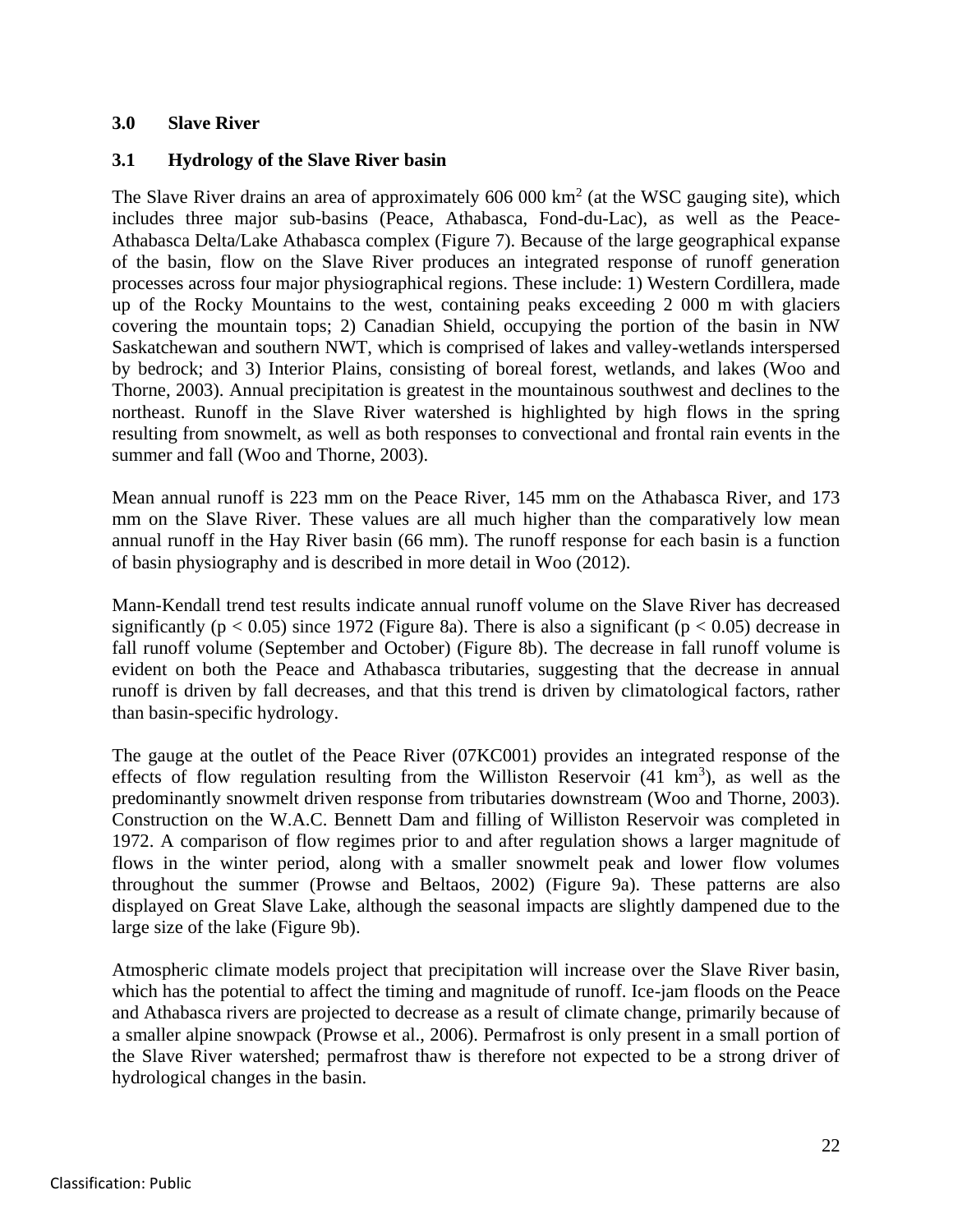<span id="page-22-0"></span>

**Figure 7:** Map of the Slave River basin, upstream of the Water Survey of Canada gauging station at Fitzgerald, AB (07NB001). This map delineates the three major sub-basins of the Slave River watershed: a) Peace River basin (gauge 07KC001); b) Athabasca River basin (gauge 07DD001); and c) Fond du Lac River basin (Saskatchewan).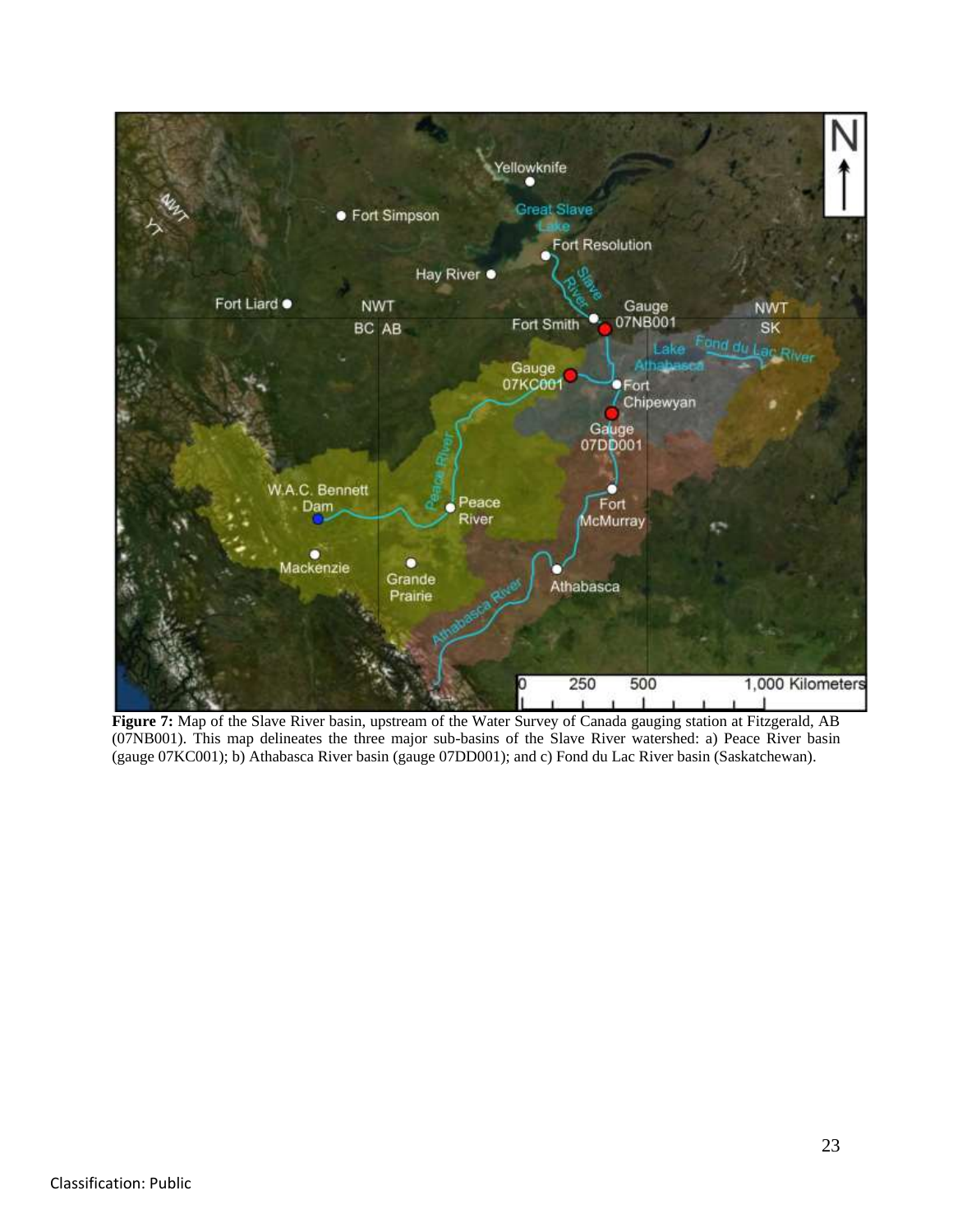#### <span id="page-23-0"></span>**3.2 Slave River hydrology, allocation, and use data for 2018 and 2019**

In 2018, annual flow on the Slave River was about average (93% of normal) [\(Figure 10\)](#page-26-0). Flow rates were approximately normal, with little fluctuations from January to March, and quickly rose with a large response to snowmelt runoff. There were a few days in early May where hydrometric data were not available, likely due to ice displacing the sensor. Flow rates and water levels dropped to about average levels following the snowmelt peak. Flows rose quickly in early August in response to a rainfall event, but quickly receded thereafter. Flows were between average and below average for the remainder of the year. Precipitation in 2018 was spatially variable, with Grande Prairie receiving nearly a record high amount of precipitation over the year (Figure 11). Sites further north and east received comparatively little, especially after August, which was a contributing factor to the lower-than-average flow rates in November and December. Another contributing factor to low flow events in winter are temperature drops, where flow is reduced because it is being converted to ice.

In 2019, flows on the Slave River were also close to average, but slightly lower than 2018 (88% of normal) [\(Figure 10\)](#page-26-0). The 2019 hydrograph was comprised of a lower than usual snowmelt runoff peak which followed lower than usual 2018 November and December flows. Flow rates approached the lowest on record for the summer in late June/early July, but quickly rose due to a large rainfall event in early July. Flow rates were between average and above average for the remainder of the year. Precipitation was about average in 2019, with lower than normal snowfall in the early winter months. Consistent summer rainfall helped to re-saturate the basin for the fall and early winter.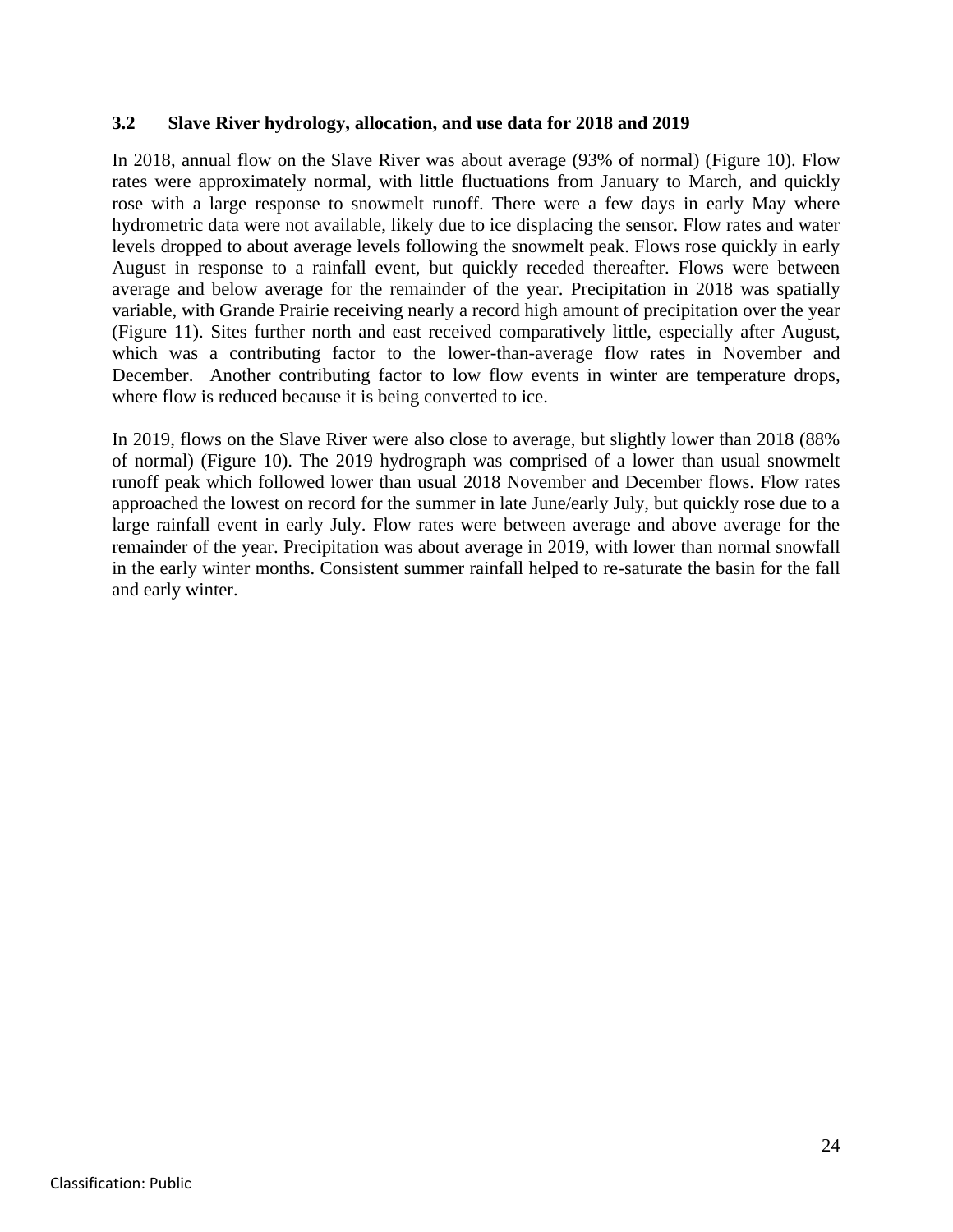

<span id="page-24-0"></span>Figure 8: Trend analysis of annual runoff (mm) and autumn runoff (mm) for the Slave River, using the Mann-Kendall trend test, WSC data 1972 to 2019; a) trend line indicates statistically significant decrease in annual runoff volume (grey: p < 0.05); b) trend line indicates statistically significant decrease in runoff volume for September and October (black:  $p < 0.01$ ).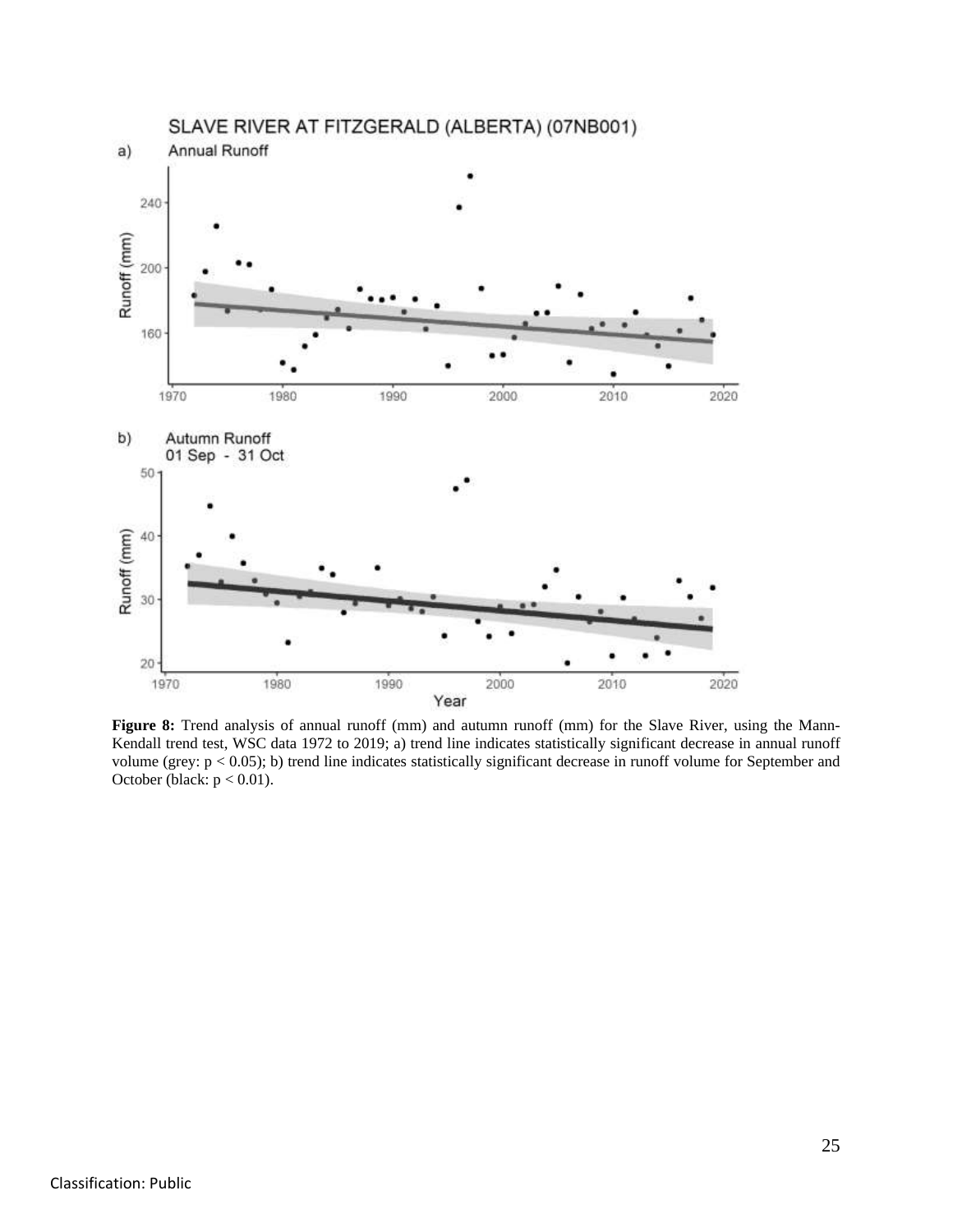



<span id="page-25-0"></span>**Figure 9:** Mean daily discharge and water level, averaged from 1959 to 1968 (blue) and 1972 to 2019 (green) for the a) Slave River and b) Great Slave Lake.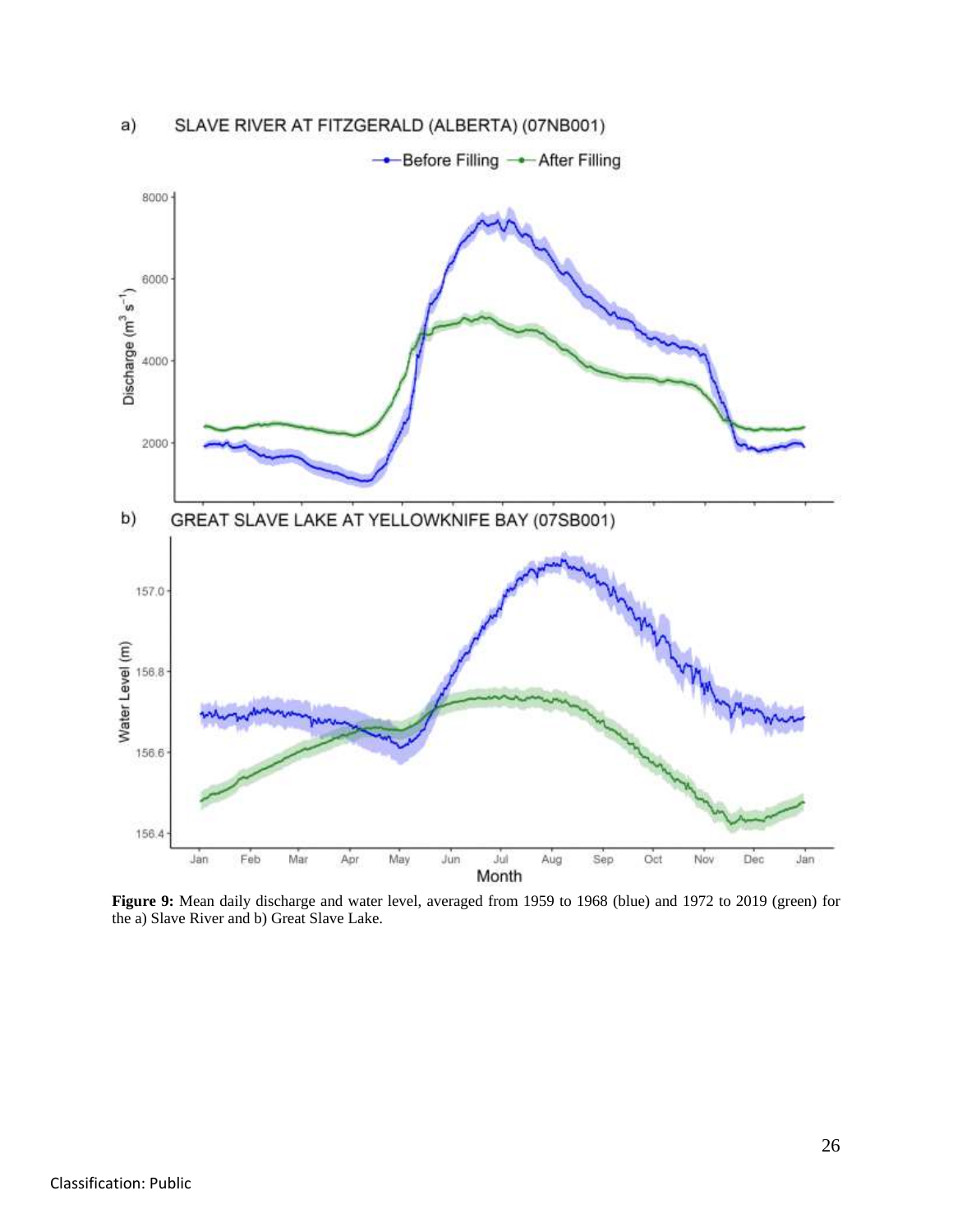

<span id="page-26-0"></span>**Figure 10:** Slave River discharge for the years 2018 and 2019 relative to the historic average range (depicted as the interquartile range), and minimum and maximums on: a) linear scale y-axis; and b) log scale y-axis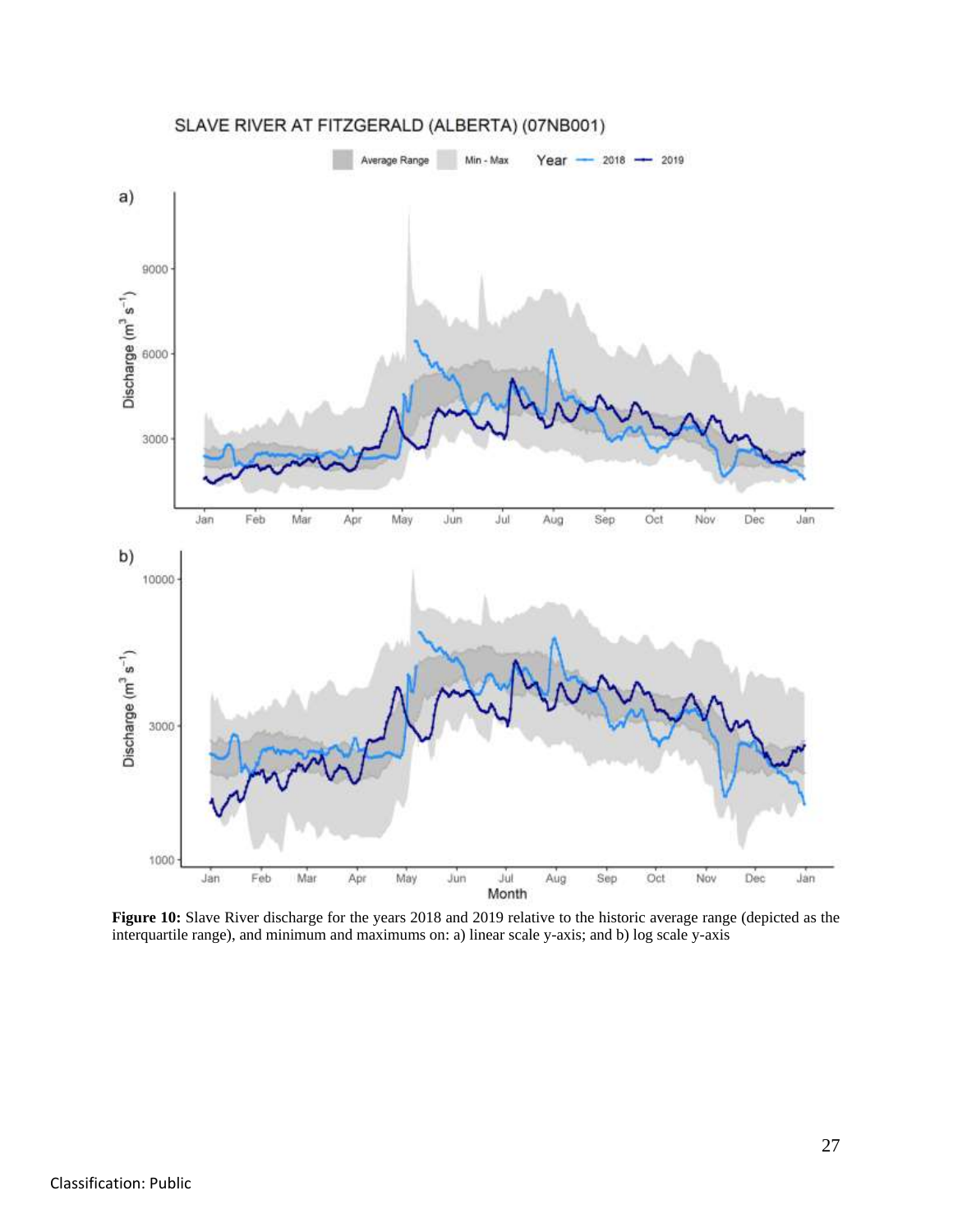

**Figure 11:** Cumulative precipitation curves for select communities in the Slave River basin (a, b: Fort Smith; c, d: Fort Chipewyan; e, f: Grande Prairie; g, h) Mackenzie for 2018 and 2019. Data were collected from Environment and Climate Change Canada climate stations. Note that there are incomplete precipitation data at Fort Chipewyan and (2018 and 2019) Mackenzie (2018), resulting in low values for the cumulative curves.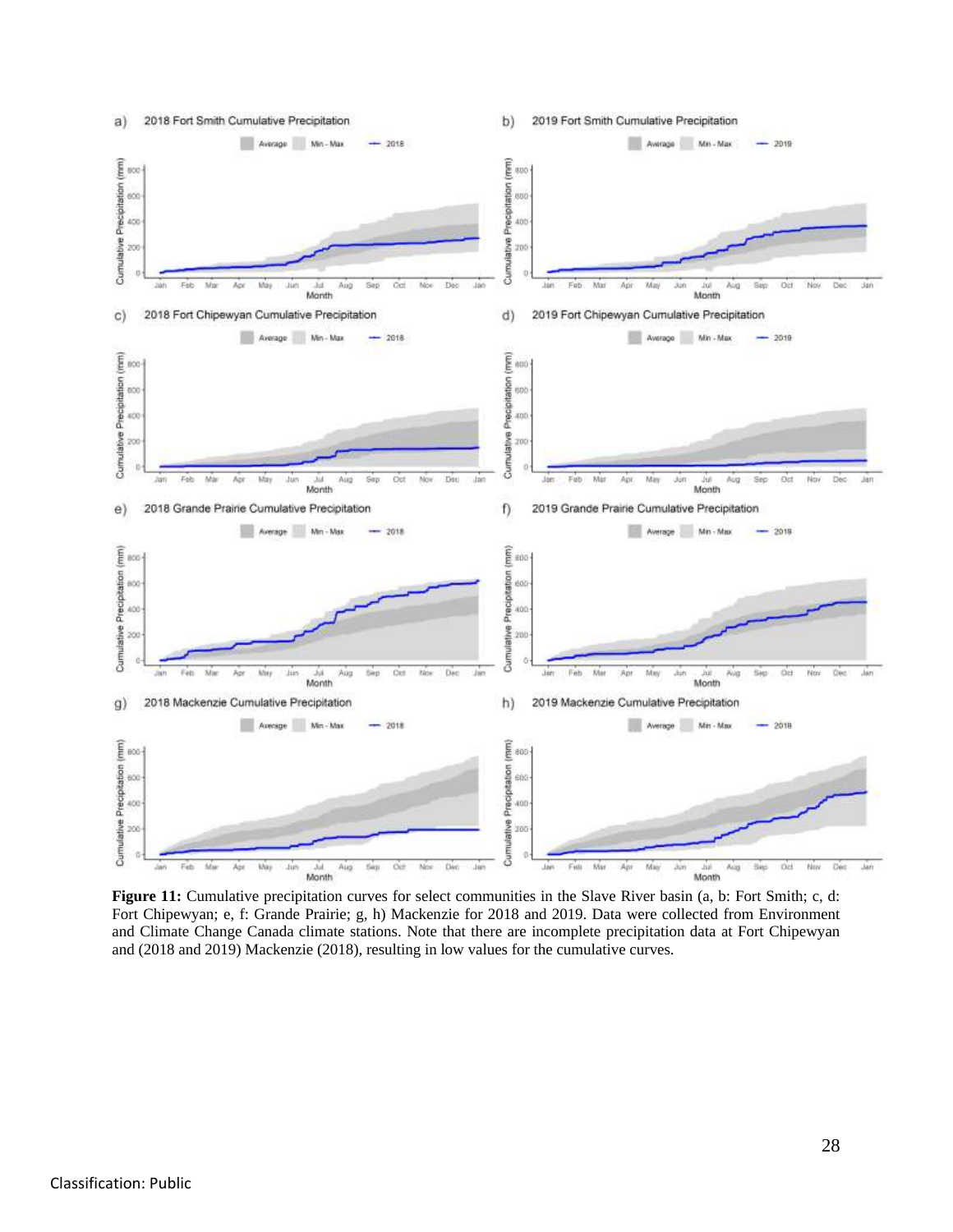Section 1.4 describes the triggers for the Slave River. Surface water and groundwater allocations and flows for 2018 and 2019 are depicted in Table 5 and Figure 12. The two billion cubic meter  $(2 \text{ km}^3)$  consumptive use threshold has remained at 1.9% of the long-term annual flow of the Slave River for both 2018 and 2019.

No new special acts were passed in Alberta to allow for transfer of water out of the Mackenzie River Basin. As reported in "Working Together to Manage our Shared Waters Alberta-Northwest Territories Bilateral Management Committee Annual Report to Ministers 2017-18", the total volume of allocation under special acts  $(209,000 \text{ m}^3)$  remains at 0.02 percent of the total allocation of water in the Slave River basin.

| Parameter                    | 2019            | 2018         | 2017                    | 2016                    | 2015           |  |
|------------------------------|-----------------|--------------|-------------------------|-------------------------|----------------|--|
|                              | $(km^3 year^1)$ | (km' year'') | $(km^3 \text{ year}^1)$ | $(km^3 \text{ year}^1)$ | $(km3 year-1)$ |  |
| Surface water allocation     | 1.074           | 0.935        | 0.862                   | 0.906                   | 0.904          |  |
| Groundwater allocation       | 0.204           | 0.183        | 0.167                   | 0.17                    | 0.178          |  |
| Total allocation             | 1.277           | 1.118        | 1.03                    | 1.075                   | 1.082          |  |
| Consumptive use threshold    | 2.0             | 2.0          | 2.0                     | 2.0                     | 2.0            |  |
| Actual flow volume           | 96.3            | 102.3        | 110.0                   | 97.7                    | 84.8           |  |
| Mean annual flow (from 1972) | 105.0           | 105.2        | 105.3                   | 105.2                   | 105.3          |  |

**Table 5:** Comparison of Slave River basin allocations and mean annual flows. Note that values in the table are presented in  $km^3$  (1 km<sup>3</sup> of water is equivalent to 1 billion m<sup>3</sup>).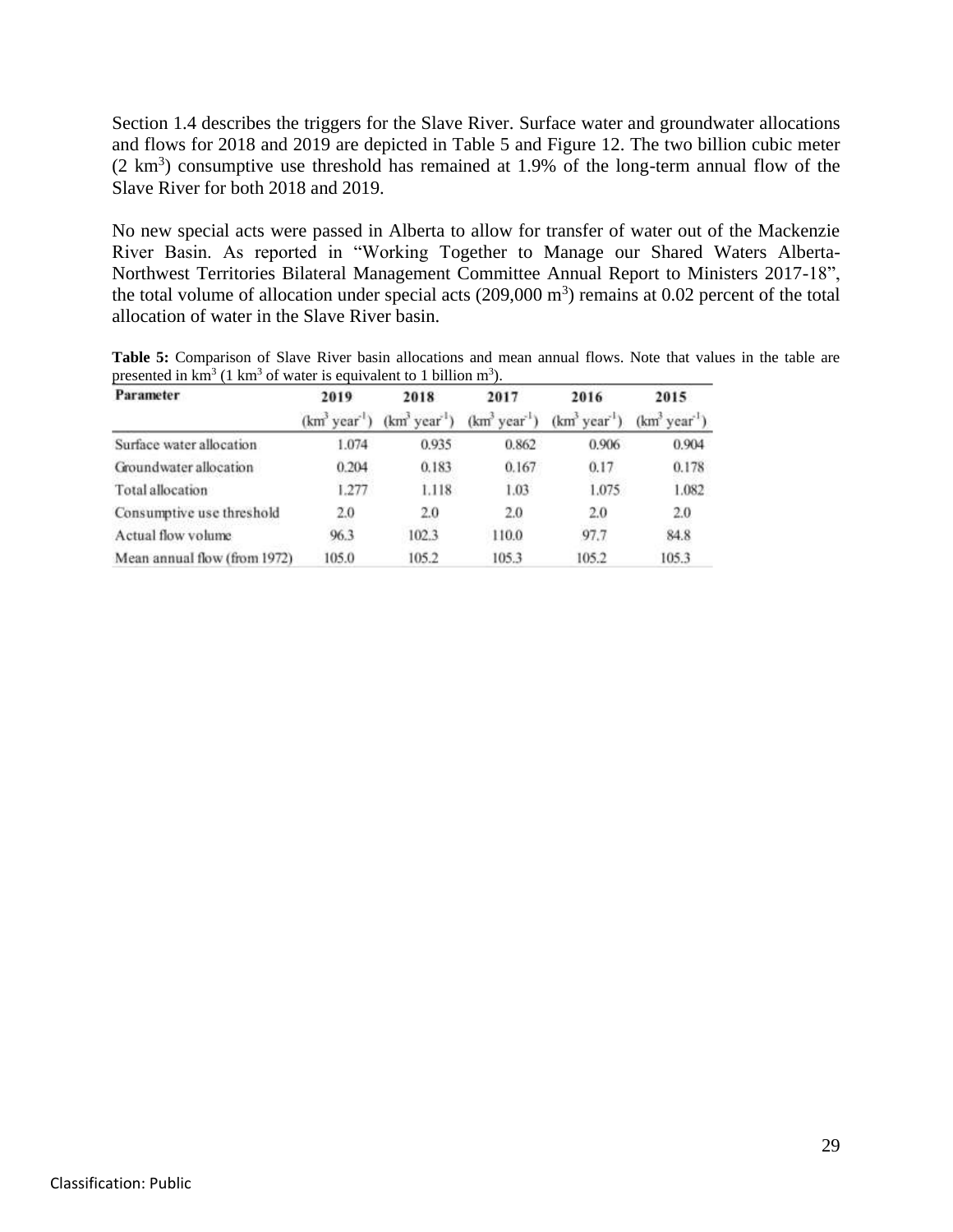

**Figure 12:** Alberta allocations as percentage of Slave River annual flow for a) 2018; and b) 2019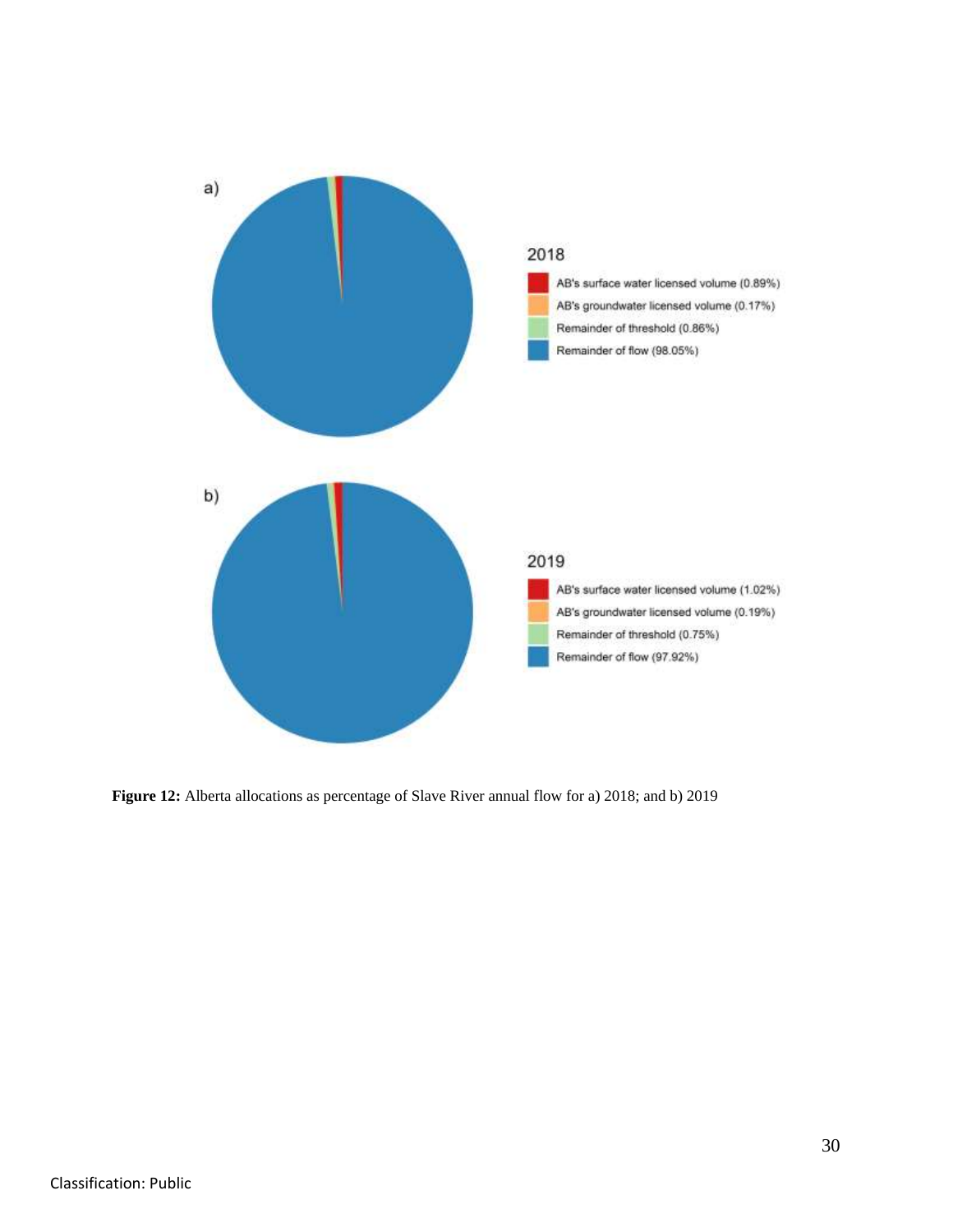#### <span id="page-30-0"></span>**4.0 Next steps**

AB and NWT will continue to share information about ongoing or new hydrometric monitoring occurring in their respective jurisdictions where relevant to the Agreement. The Bilateral Management Committee will update Appendix I (monitoring list) as deemed necessary.

Daily flow conditions, for both the Slave and Hay rivers, will continue to be tracked and reported relative to historical data, and aggregated for reporting on interim water quantity objectives and trigger. The Parties will continue to track and report on the consumptive use threshold (annual consumptive use and recorded flow) for the Slave River. Interbasin transfers will continue to be tracked and reported. The methods for calculating annual consumptive use and mean annual flow will be refined when needed.

The Parties will participate in work led by the Government of Canada, along with Indigenous partners, the Government of British Columbia, and BC Hydro, to support implementation of the Wood Buffalo National Park Action Plan.

The Parties will continue to track and report on the interim objective and triggers for the Hay River. Refinements to estimates of monthly allocation, consumptive use, and natural flow will continue to be discussed as needed.

The Parties are continually working on developing and improving tools to monitor historic and real-time hydrometric and climate data to assess how climate change is impacting the Hay and Slave river watersheds.